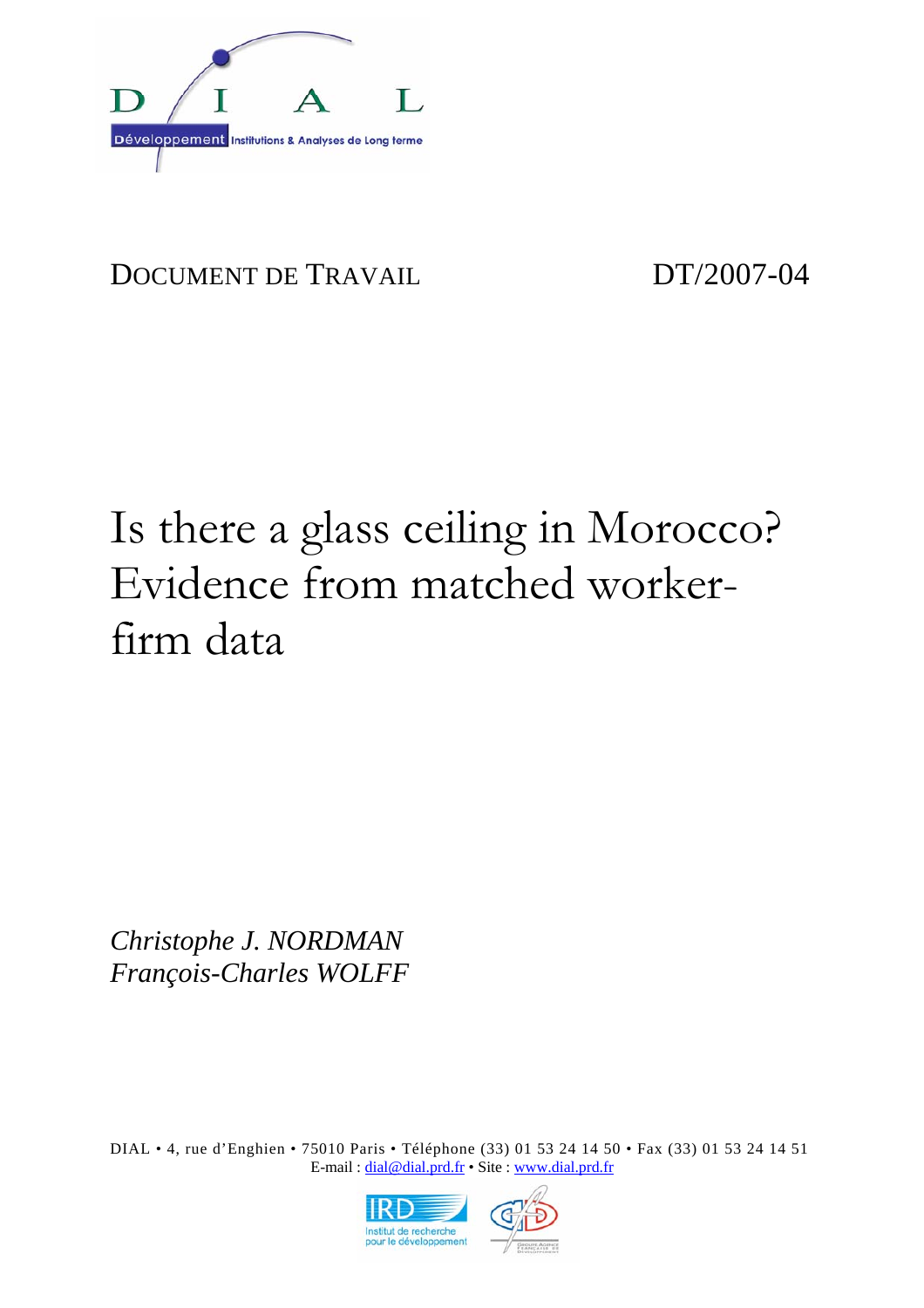#### **IS THERE A GLASS CEILING IN MOROCCO? EVIDENCE FROM MATCHED WORKER-FIRM DATA1**

Christophe J. Nordman IRD, DIAL, Paris nordman@dial.prd.fr

François-Charles Wolff LEN, Faculté des Sciences Économiques, Université de Nantes, CNAV and INED, Paris wolff@sc-eco.univ-nantes.fr

#### **Document de travail DIAL**  Avril 2007

#### **ABSTRACT**

According to the glass ceiling hypothesis evidenced in developed countries, there exist larger gender pay gaps at the upper tail of the wage distribution. In this paper, we investigate the relevance of a glass ceiling effect in Morocco using a matched worker-firm data set of more than 8000 employees and 850 employers. We estimate linear and quantile earnings regressions which account for firm heterogeneity and perform a quantile decomposition. We also focus on the within-firm gender earnings gap using information on the firms' characteristics. Our results show that the gender earnings gap is higher at the top of the distribution than at the bottom in Morocco. The gender gap widens in the upper tail of the earnings distribution when controlling for firm specific components. The glass ceiling effect is also reinforced over time in Morocco as high wage male workers benefit from higher earnings growth than women.

**Key Words :** Gender wage gap, glass ceiling, quantile regressions, matched worker-firm data

#### **RESUMÉ**

Selon l'hypothèse du plafond de verre mise en évidence dans les pays développés, il existe un écart salarial selon le genre plus important en haut de la distribution des salaires. Dans cet article, nous examinons la pertinence de l'existence d'un plafond de verre dans le cas marocain à partir de données appariées employeurs-employés regroupant plus de 8 000 travailleurs répartis dans 850 entreprises manufacturières. Nous estimons des équations de gains linéaires et par quantiles conditionnels prenant en compte l'hétérogénéité des entreprises et nous proposons une décomposition des gains par quantiles. Nous examinons également les déterminants de l'écart de revenus selon le genre intraentreprise en utilisant l'information sur les caractéristiques des établissements. Nos résultats montrent que l'écart de revenus selon le sexe est plus élevé en haut de la distribution des gains qu'en bas de celle-ci. L'écart de gains se creuse en haut de la distribution lorsque sont contrôlées les caractéristiques spécifiques des entreprises. L'effet de plafond de verre pourrait également se renforcer au cours du temps dans ces entreprises marocaines dans la mesure où les hommes à hauts salaires bénéficient d'une croissance des gains plus élevée que leurs homologues féminins.

**Mots clés :** Écart de revenus selon le genre, plafond de verre, régressions de quantile, données appariées employeurs-employés, Maroc

**JEL Code** : J24, J31, O12

l 1 We are indebted to Jackline Wahba, our discussant at the 13<sup>th</sup> ERF Conference, for her very helpful comments on a previous draft. We also would like to thank participants at the DIAL seminar in Paris, at the IZA/World Bank Conference on employment in developing countries in Berlin, at the 23èmes Journées de Microéconomie Appliquée in Nantes, and at the ERF Conference held in Koweit for suggestions and remarks. The usual disclaimer applies.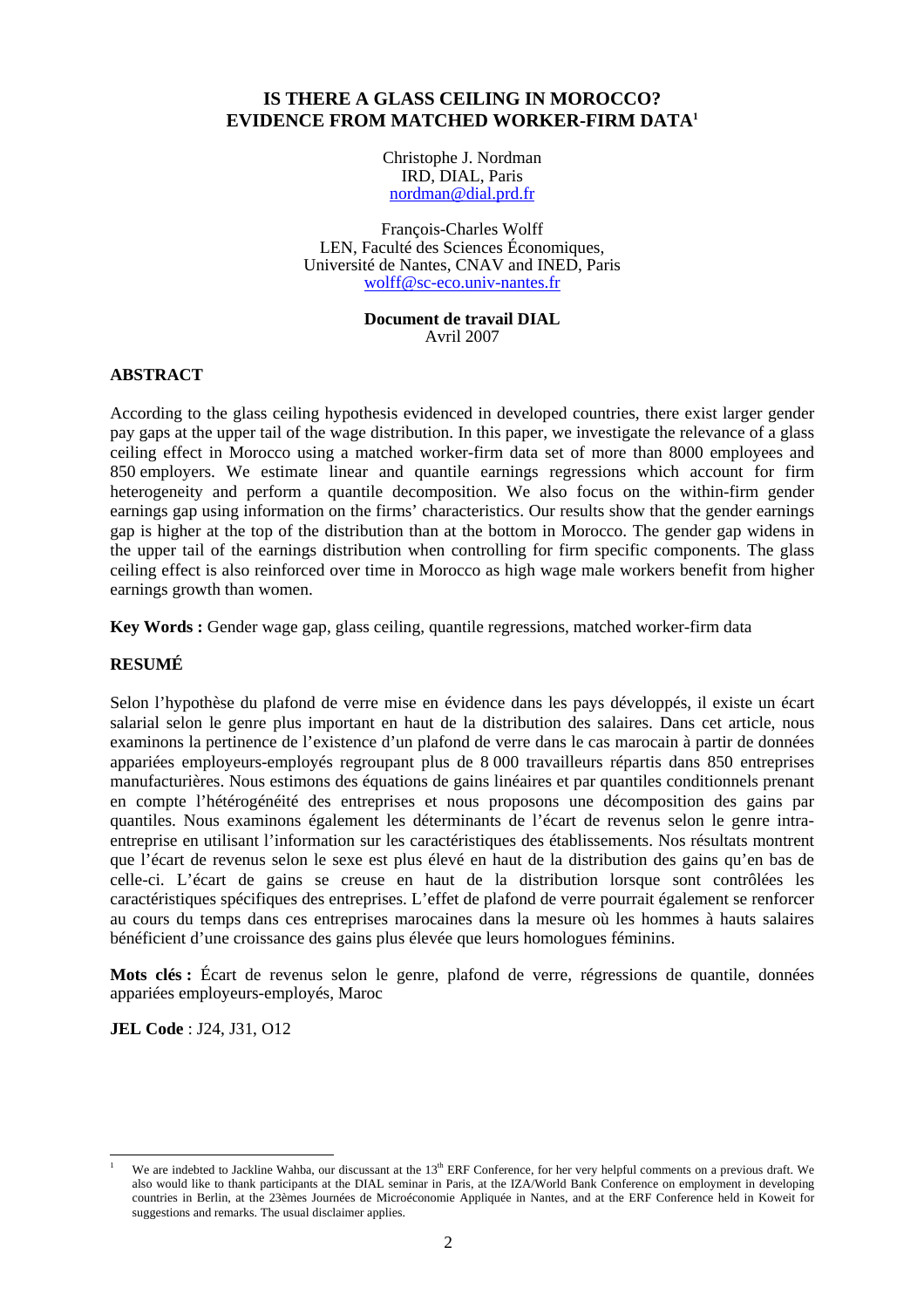### **Contents**

| $\mathbf{1}$   |                                                                    |  |
|----------------|--------------------------------------------------------------------|--|
| $\overline{2}$ | <b>GENDER WAGE GAP AND GLASS CEILING EFFECT: A BRIEF REVIEW  5</b> |  |
| $\mathbf{3}$   |                                                                    |  |
| 3.1            |                                                                    |  |
| 3.2            |                                                                    |  |
| 3.3            |                                                                    |  |
| 4              | <b>ECONOMETRIC EVIDENCE ONT THE GLASS CEILING EFFECT 12</b>        |  |
| 4.1            |                                                                    |  |
| 4.2            |                                                                    |  |
| 4.3            |                                                                    |  |
| 5              |                                                                    |  |
| 5.1            |                                                                    |  |
| 5.2            |                                                                    |  |
| 5.3            |                                                                    |  |
| 6              |                                                                    |  |
|                |                                                                    |  |

## **List of tables**

| Table 2: |                                                                                                  |  |
|----------|--------------------------------------------------------------------------------------------------|--|
| Table 3: |                                                                                                  |  |
| Table 4: | Fixed effects, OLS and quantile regressions with firm factors of the log monthly earnings 14     |  |
| Table 5: | 6. Gender-specific quantile and OLS regressions with firm factors of the log monthly earnings 18 |  |
| Table 6: |                                                                                                  |  |
| Table 7: |                                                                                                  |  |
| Table 8: |                                                                                                  |  |
|          |                                                                                                  |  |

## **List of figures**

|  | Figure 2: The predicted log gender earnings gap in Morocco, with 95% confidence intervals  16 |  |
|--|-----------------------------------------------------------------------------------------------|--|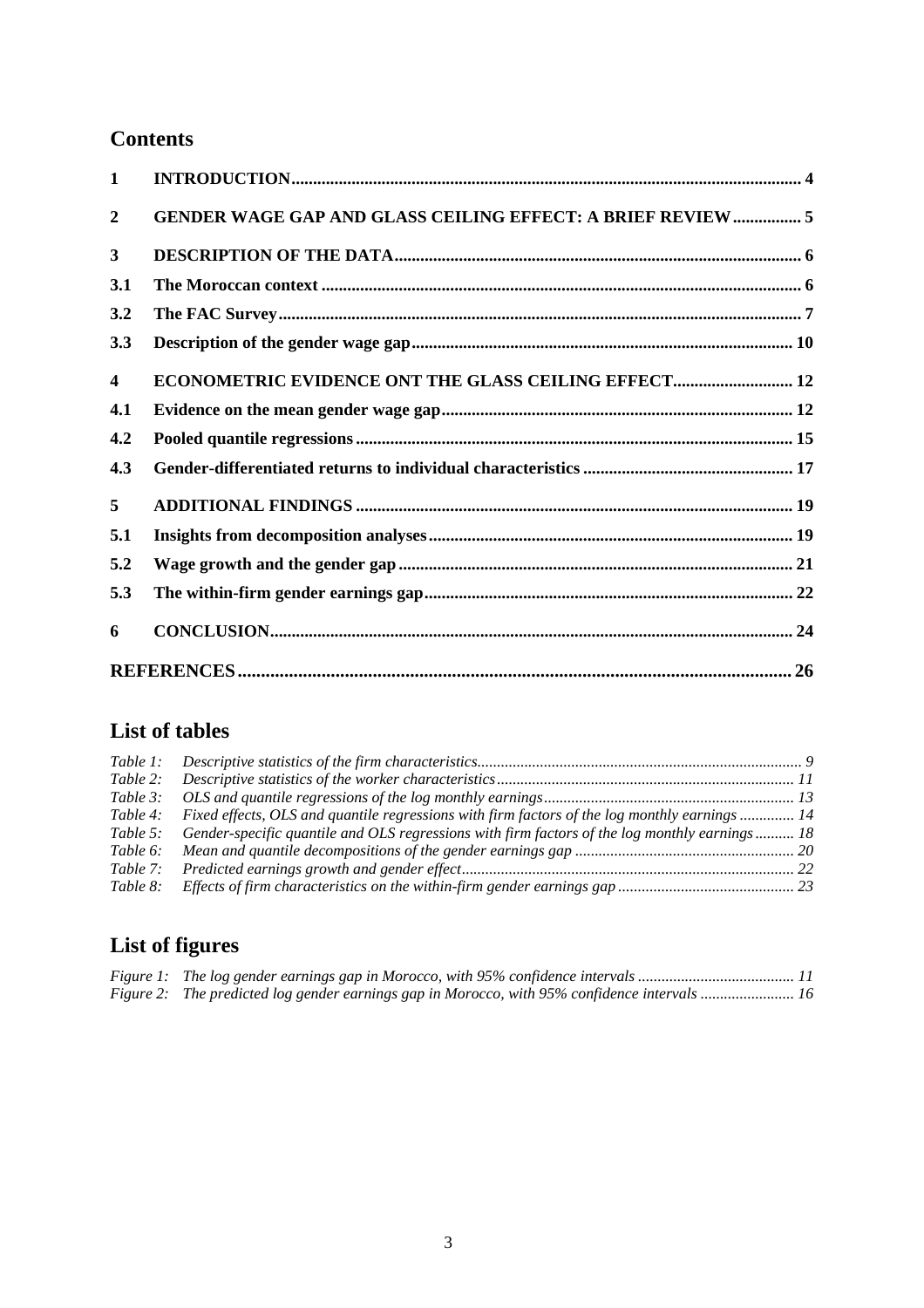#### **1 INTRODUCTION**

Almost every industrialised countries labour market is characterised by a significant gender pay gap (Altonji and Blank, 1999). This is the case for instance in Europe, despite of laws mandating an equal treatment of women and men in the workplace. Not only female and male employees do not receive equal pay for equal work, but it has more recently been shown that the gender wage vary in fact throughout the wage distribution. Albrecht *et alii* (2003) exhibit a sharp acceleration of the gap in the upper tail of the wage distribution in Sweden, which is interpreted as a glass ceiling effect. Very similar conclusions have been evidenced in many European countries (Arulampalam *et alii*, 2004, Gardeazabal and Ugidos, 2005).

While there is a consensus on the fact that men outearn women, measuring the gender wage gap across the wage distribution is far from being straightforward. A first difficulty is that many women do not take part in the labour market, so that sample selection issues may be of importance. Secondly, the type of sector or of firm is likely to play a major role in explaining variations in individual earnings. Matched worker-firm data are then ideally needed to study the gender pay gap, since such data allows controlling for unobserved heterogeneity at the firm level on earnings differentials (Meng, 2004, Meng and Meurs, 2004).

In developing countries, reducing gender inequality is a major subject of concern in the fight against poverty. For instance, under the Poverty Reduction Strategy Paper (PRSP) initiative that concerns over sixty of the world's poorest countries, policies designed to counter gender discrimination are among the most often recommended solutions to combat poverty (see Cling *et alii*, 2003). Furthermore, the third goal of the Millennium Development Goals (MDG) is aimed at reducing gender inequalities. Despite of the policy implications related to gender discrimination, empirical studies which have attempted to measure the gender pay gap in developing countries are not so frequent.

Appleton *et alii* (1999) note that there is undeniably very little literature on the gender pay gap in Africa. Drawing on the recent meta-analysis of studies on the gender pay gap presented in Weichselbaumer and Winter-Ebmer (2005), we can evaluate that about 3 percent of these studies stem from African data out of all the empirical literature on the topic since the 1960s. The situation is even worse when turning to distributional approaches of the gender pay gap in developing countries. Some exceptions are Montenegro (2001) on Chile, Mwabu and Schultz (1996) on South Africa and Said (2003) on Egypt. More recently, Fafchamps *et alii* (2006) have analysed the gender effects on wages in African manufacturing. However, the focus of this valuable comparative study is on the mean values of male and female wages.

The purpose of our contribution is to investigate the gender pay gap along the whole wage distribution using a unique matched employer-employee data set from Morocco. In that country, the progress of labour earnings has remained very limited over the recent period, owing to the poor economic context. Skills of the local labour force remain very limited, especially for women, a phenomenon which is likely to lead to increased gender pay inequalities in the upper part of the earnings distribution. The survey is the Firm Analysis and Competitiveness Survey (FACS) conducted in 2000 by the World Bank and the Moroccan Ministry of Trade and Industry. It includes data from 859 manufacturing plants. Most of them are small and medium sized-enterprises. The worker survey includes data from 8 375 workers, 40 percent of which are women.

We follow different steps to study whether there exists a glass ceiling effect in these manufacturing firms of Morocco. First, we estimate quantile regressions on the whole sample of workers (male and female) and investigate how the gender pay gap varies across the earnings distribution once we control for individual characteristics. Second, we try to control for firm specific effects. Drawing on a component principal analysis, we summarize the main information on the firms' characteristics and introduce the computed principal factors stemming from this analysis into the earnings functions. Third, we analyse the extent to which returns to exogenous factors differ between men and women.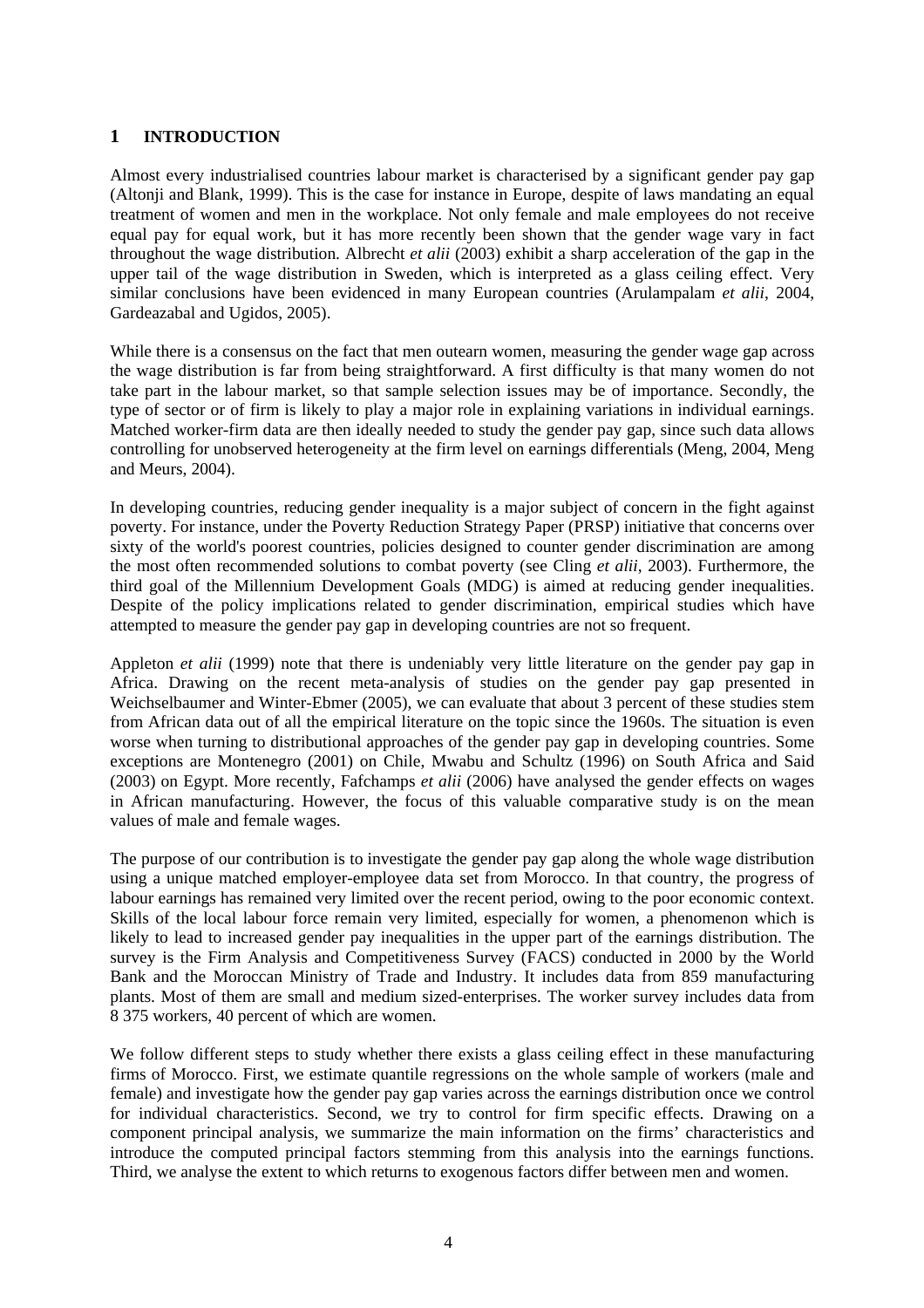We also provide additional evidence on the gender wage gap and on the factors that influence firms to pay different premia for men and women. On the one hand, we implement both mean and quantile decomposition of the log gender earnings  $\text{gap}^2$ . On the other hand, we focus on the log wage growth within the firm for each worker and examine whether male and female employees receive a similar treatment. We also go back to the mean values of the wage gap and compute the difference between the male and female firm fixed effects. This difference in fixed effects allows us to disentangle the determinants of the within-firm gender earnings gap (Meng, 2004). All these various analyses are made possible for the first time in the context of an African country, thanks to the availability of the very rich firm-level information.

Several interesting features of wage determination process in manufacturing firms of Morocco are evidenced in the present contribution. First, as in many developed countries, we evidence a glass ceiling effect in Morocco since the earnings gap is substantially higher at the top of the distribution than at the bottom. Second, as shown by the quantile decomposition, a large part of the gender earnings gap is due to differences in individual characteristics, especially at the top of the wage distribution. Third, it matters to account for firms' characteristics as the gender earnings gap is increased when adding the firm features into the earnings regressions, especially in the upper tail of the earnings distribution. Finally, we find that high wage male workers benefit from higher earnings growth than women.

The remainder of our paper is organised as follows. In Section 2, we briefly review the literature on the glass ceiling effect. In Section 3, we present the FACS data and comment on the descriptive statistics of the samples of firms and workers. We present the results from various linear and quantile regressions of the log earnings in Section 4. Additional issues dealing with quantile decomposition, wage growth and difference in firms fixed effects are in Section 5. Finally, Section 6 concludes.

#### **2 GENDER WAGE GAP AND GLASS CEILING EFFECT: A BRIEF REVIEW**

Drawing on Swedish data from 1998, Albrecht *et alii* (2003) estimate quantile regressions and find that the gender log wage gap accelerates in the upper tail of the wage distribution. A similar pattern is evidenced at the beginning of the 1990s, but not in the prior two decades. According to the data, the wage pattern is mainly due to gender differences in the returns to labour market characteristics, more than to gender differences in the characteristics themselves. Several studies have attempted to replicate these findings in other European countries.

In West Germany, the gender wage gap has narrowed substantially in the lower part of the wage distribution from 1975 to 1995, while this is not the case in its upper part (Fitzenberg and Wunderlich, 2001). In Denmark, the wage gap exhibits an insignificant narrowing at the bottom of the wage distribution, then a small and significant increase at the mean, finally a large and significant rise at the top (Datta Gupta *et alii*, 2006). In Spain, gender wage differences increase with the quantile index, the gap reaching a maximum at the ninth decile (Gardeazabal and Ugidos, 2005). However, it is strongly affected by education (De la Rica *et alii*, 2005)<sup>3</sup>.

A more comparative analysis is proposed in Arulampalam *et alii* (2004), who estimate quantile regressions to investigate how gender affects the shape of the wage distribution in eleven European countries, respectively for the private and public sectors. Their results show that gender pay gaps are larger at the top of the wage distribution in four countries, Denmark, Finland, Italy and the Netherlands, which favours the glass ceiling hypothesis. At the same time, gender pay gaps are wider at the bottom of the wage distribution in Austria, Belgium, France and Spain, but they are all the same larger at the top than at the bottom of the distribution. Also, in contrast to the public sector, the private sector exhibits very large wage gaps.

l 2 The difference between the male and female earnings distribution is decomposed into one component due to differences in labour market characteristics and one related to disparities in rewards for these characteristics. 3

On the one hand, the gap is wider at the top than at the bottom for workers with high education (college or tertiary). Conversely, the gap appears much smaller at the top than at the bottom of the distribution for the group with low education. This glass floor pattern is interpreted as a statistical discrimination exerted by employers.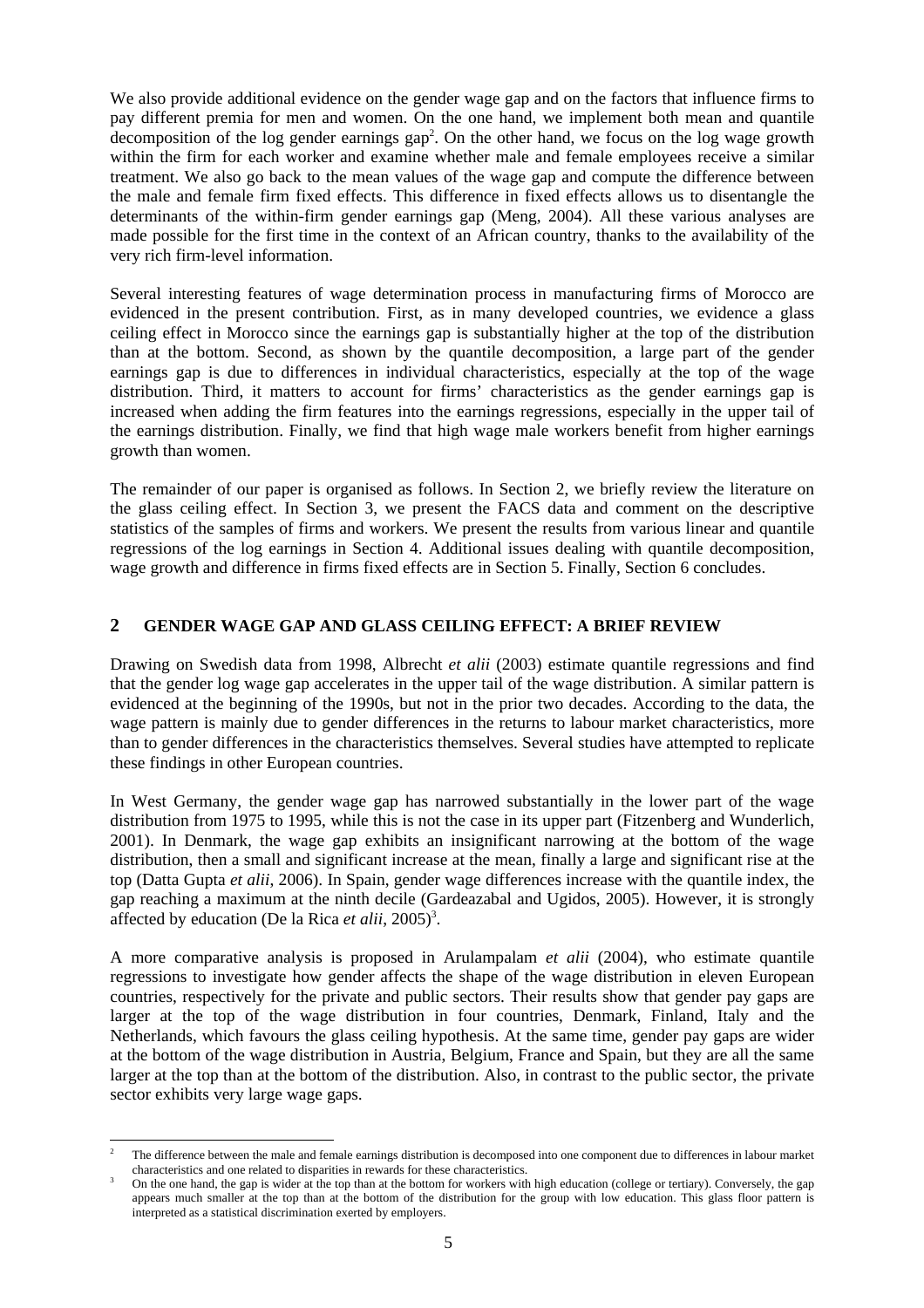Taking firm characteristics into account may be relevant when estimating the gender wage gap. Jellal *et alii* (2007) use a French employer-employee matched data set and provide quantile estimates of the magnitude of the glass ceiling effect, with controls of the firms' features in the earnings equations. These authors find that there exists a glass ceiling effect in France with a strong increase in the gender earnings gap above the  $75<sup>th</sup>$  percentile of the distribution, which is mainly due to differences in the returns to observed characteristics. Importantly, the magnitude of the gender gap is significantly overstated at the top of the distribution when the impact of the firms' qualitative aspects is omitted into the earnings equations.

Economists have not really paid attention to the situation of the African countries with respect to the glass ceiling effect. The few studies that have attempted to deal with the gender wage gap in Africa have mainly focused on its magnitude evaluated at the mean of the wage distribution<sup>4</sup>. Among them, however, the study of Fafchamps *et alii* (2006) is of particular interest since these authors make use of matched employer-employee data from eleven African countries, including the survey on Morocco we use in this paper. A significant gender wage gap is found in the different selected countries<sup>5</sup>.

Nevertheless, once controls for firm heterogeneity are introduced, the magnitude and significance of the gender dummy in earnings equations fall in most countries. This suggests that the gender wage gap may be due in large part to sorting among firms. While on average the return to education is higher for women, the difference is not significant in seven of the eleven countries. In three countries, women get paid less than men on average, but the gap is lower for educated women and it even disappears for women with ten to twelve years of education. So, Fafchamps *et alii* (2006) conclude that "women must be better educated in order to compete with men for better paid jobs, perhaps because of statistical discrimination". This seems at odd with the glass ceiling phenomenon observed in industrialised countries.

Interestingly, Morocco tells a somewhat different story as compared to the other African countries (Fafchamps *et alii*, 2006). The return to education is significantly higher for males, while the female dummy in the earnings function is positive for women with very little education. At higher levels of education (above three years of schooling), women get paid less than men. Also, gender differences in the education coefficient are no longer significant once controls for occupation and firm heterogeneity are introduced<sup>6</sup>. Importantly, the focus remains on the mean values of male and female earnings, whereas a distributional approach is undoubtedly needed to disentangle the various forces at work in the earnings determination process across sexes.

#### **3 DESCRIPTION OF THE DATA**

#### **3.1 The Moroccan context**

Morocco is a semi-developed economy characterised by a rapidly evolving working population. While the job seekers are abundant, the skills of the Moroccan labour force are limited. More than 50 percent of adults are illiterate, this proportion being much higher for women (70 percent). During the last decade, social indicators substantially improved due to growth in public social expenditure and focus on rural areas (World Bank, 2001). Yet, poverty and vulnerability were found to be on the rise. The morose economic context during the 1990s, the period referred to in this article, hampered the progress of labour earnings.

The labour legislation underpins the level of wages in Morocco. Unions have a strong influence and there exists an official minimum wage, the so-called SMIG (*Salaire Minimum Interprofessionnel Garanti*). The latter has played a crucial role for the formation of wages in the recent period. This has

l 4 See Nordman and Roubaud (2005) for a review.

<sup>5</sup> These countries are Algeria, Burundi, Cameroon, Côte d'Ivoire, Ethiopia, Ghana, Kenya, Morocco, Tanzania, Zambia, and Zimbabwe. 6

However, possible nonlinearities in the returns to education are not considered, while the hypothesis of constant returns is increasingly challenged especially in developing countries. In Africa for instance, returns to education are most often found to be convex (Söderbom *et alii*, 2004, Kuepie *et alii*, 2006).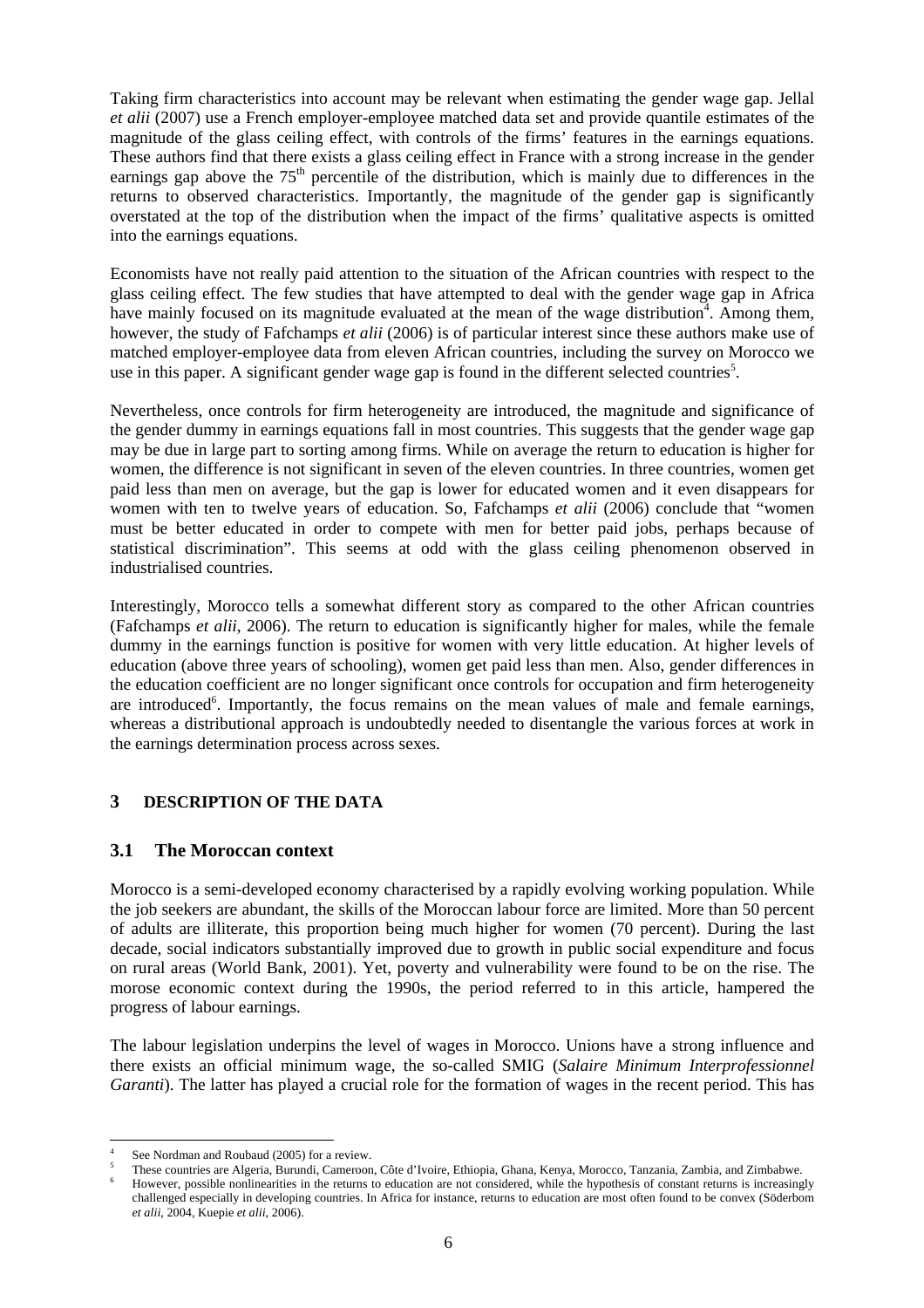not always been the case since real wages of the Moroccan manufacturing sector declined, while the real SMIG increased by about 25 percent during the 1980s. During the 1990s, the distribution of wages roughly stuck to the evolution of the SMIG. More precisely, the SMIG adjustments over time rather followed the evolutions of the mean urban wage more than proportionally (World Bank, 1994). If the minimum wage is not effectively enforced in the informal sector of the economy, it is well implemented throughout the industrialised and unionised sectors in which most workers' earnings stand above the minimum wage<sup>7</sup>. These workers are generally paid between 13 and 16 months salary, including bonuses, each year.

Despite the importance of this country in the Mediterranean region, only a few articles deal with the functioning of the labour market in Morocco. Undoubtedly, the reason is the lack of appropriate data. Noticeable exceptions are the studies of Lane *et alii* (1999) and Agenor and El Aynaoui (2003). The former underlines the stagnation of the average wage in the manufacturing sector over the 1990s. Considerable gaps in average wages persist across sectors. The least remunerative industrial sectors are those of leather and confection, while the most profitable are the sectors of drinks and tobacco. In 1995, the average wage in the latter sectors was more than three times higher than that of the confection sector. Also, most women work in low paying sectors, such as textiles and leather. The stagnation of wages may be partly explained by the fact that the least remunerative industries have had the biggest part of job creation during the past decade. Skills of the workforce and exposure to competition explain wage disparities across sectors (Clerides *et alii*, 1998)<sup>8</sup>.

Until recently, working relations were governed by legislation dating back to 1921, with emphasis on job security. It was, in particular, very expensive to dismiss permanent workers. The law provided for a 48-hours maximum workweek with no more than 10 hours any single day, premium pay for overtime, paid public and annual holidays, and minimum conditions for health and safety, including the prohibition of night work for women and minors. However, these norms are not universally observed in the informal sector. Nowadays, the labour market may benefit from the recently adopted labour code (July 2003), which encourages flexibility and contains procedures for conciliation. The new code also reflects international conventions regarding the protection of children, women, handicapped people, and workers and unions' rights.

To date, there is a lack of empirical evidence on the extent of gender wage differentials in Morocco, which is the primary interest of this paper. To fill in this gap, we benefit from detailed data on both firms and workers. This allows us to control for firm-specific effects on earnings differentials. Also, the use of a distributional approach sheds light on differences in gender inequality between low wage and high wage workers.

#### **3.2 The FAC Survey**

The objective of the Firm Analysis and Competitiveness Survey (FACS hereafter) was to strengthen capacity in the Moroccan Ministry of Trade and Industry to systematically collect and analyse data from manufacturing firms using a wide ranging questionnaire. More specifically, the FACS was designed to provide the Government with a quantitative tool to monitor industry performance, provide firms with a checklist of competitive practices and benchmark indicators, and foster Business-Government dialogue by measuring the impact of reforms and refocusing the agenda on the most relevant and pressing concerns.

The scope of the survey is comprehensive. The data collected can be used to analyse a variety of issues directly or indirectly related to public policy, such as export incentives and performance, technological improvement, upgrading of human capital and functioning of the labour market, government-business relations, or the pricing and quality of public services for industry. The

 $\overline{a}$ 7 According to Benhayoun *et alii* (2001), only 13 percent of the wage earners in the private formal sector are unfairly paid a salary lower than the minimum wage.

Other factors may play a role, as the employment duration, the seasonal features of jobs and on-the-job training. Legally, the minimum wage is not applied for certain types of employees, such as young workers below 18 years old, temporary workers or trainees. Also, in 1986, at least half of the firms of the Moroccan private manufacturing sector and 40 percent of large companies were paying unskilled workers an average wage lower than the SMIG.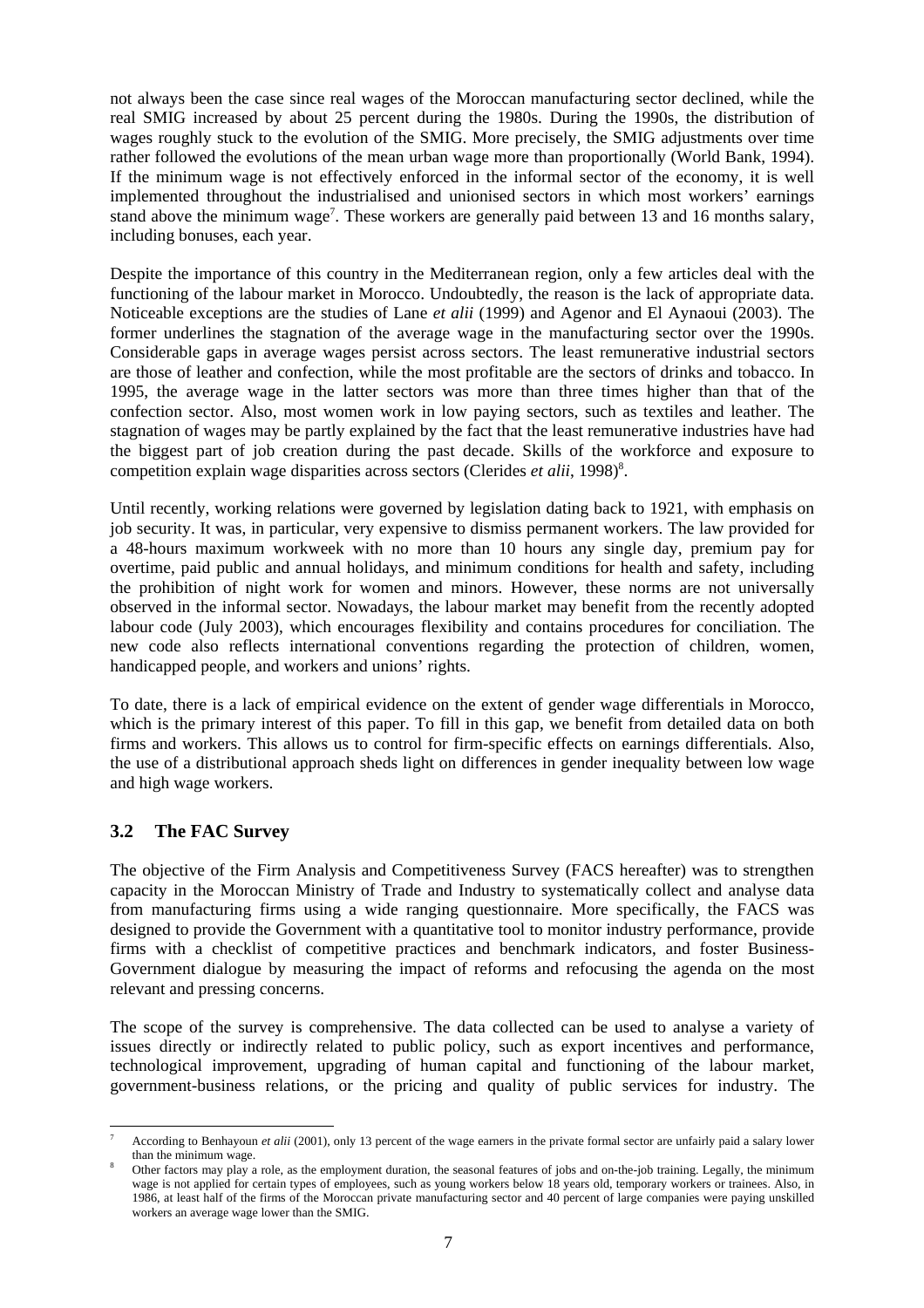availability of worker-level data provides an opportunity to investigate the link between firm-level responses to macro policies and the economic fortunes/misfortunes of workers.

The FACS-Morocco is based on the notion that the workplace is the microdata unit where labour supply and demand is resolved. For this reason, FACS-Morocco collected data both on establishment characteristics and on a sample of employees in each workplace (on average 10). The survey instrument was a written questionnaire. The Moroccan Census of Manufactures, which is organised yearly by the Ministry of Trade and Industry since 1985, was used as the establishment sampling frame. The investigators, i.e. the Moroccan Ministry of Trade and Industry and the World Bank, decided to focus on the population of formal establishments with 10 or more employees in seven industries: Electronics, Textiles, Garments, Processed Food Products, Pharmaceuticals, Leather and Shoes products, and Plastic Products.

Conducted between October 2000 and February 2001, the FACS-Morocco collected data from 859 plants, 78 percent of them being small and medium sized-firms<sup>9</sup>. The collected data are representative of the sampling frame – which is the overall manufacturing industry – in terms of employment, production and exportation (see World Bank, 2002). Some descriptive statistics of the firm characteristics are shown in Table 1. 60 percent of the sample firms are located in and around Casablanca, and 60 percent of the plants are in Textile and Garments. 57 percent of the firms are limited liability companies (SARL) and 36 percent are corporations (SA). About 20 percent of the surveyed firms have some foreign ownership; 15 percent have a majority foreign ownership – mostly by foreign individuals. Some 5 percent of surveyed firms can be described as 'multinationals'. 56 percent of the surveyed manufacturing firms export all or part of their output, and exporting firms export on average 43 percent of their output. Note that 62 percent of the firms have positive profits (hereafter 'profitable' firms).

Let us have a look at the firms' labour force. About 13 percent of the surveyed employers declared having unionised employees while the share of these unionised workers reaches, on average, about 10 percent of the total manpower. It is interesting to note that only two firms have implemented piecerate pay systems for non-qualified employees. Besides, highly labour intensive firms with labour costs being superior to 75 percent of the total costs represent only a small proportion of the firm sample (5 percent), while the firms with skilled production employees being the dominant occupation (among four other worker categories such as managers and executives, admin, unskilled production employees, and off-production employees) represent 32 percent of the surveyed establishments. Moreover, 12 percent of the firms display a share of managers higher than 10 percent of the total employees. These figures are indicative of a somewhat decent representation of firms with highly skilled workers in our sample which is crucial in order to assess the relevance of the glass ceiling hypothesis.

l 9 A random sample of 1000 establishments and a replacement sample of 500 were drawn by industry, the choice of regions being dictated by the geographical concentration of firms in the selected industries.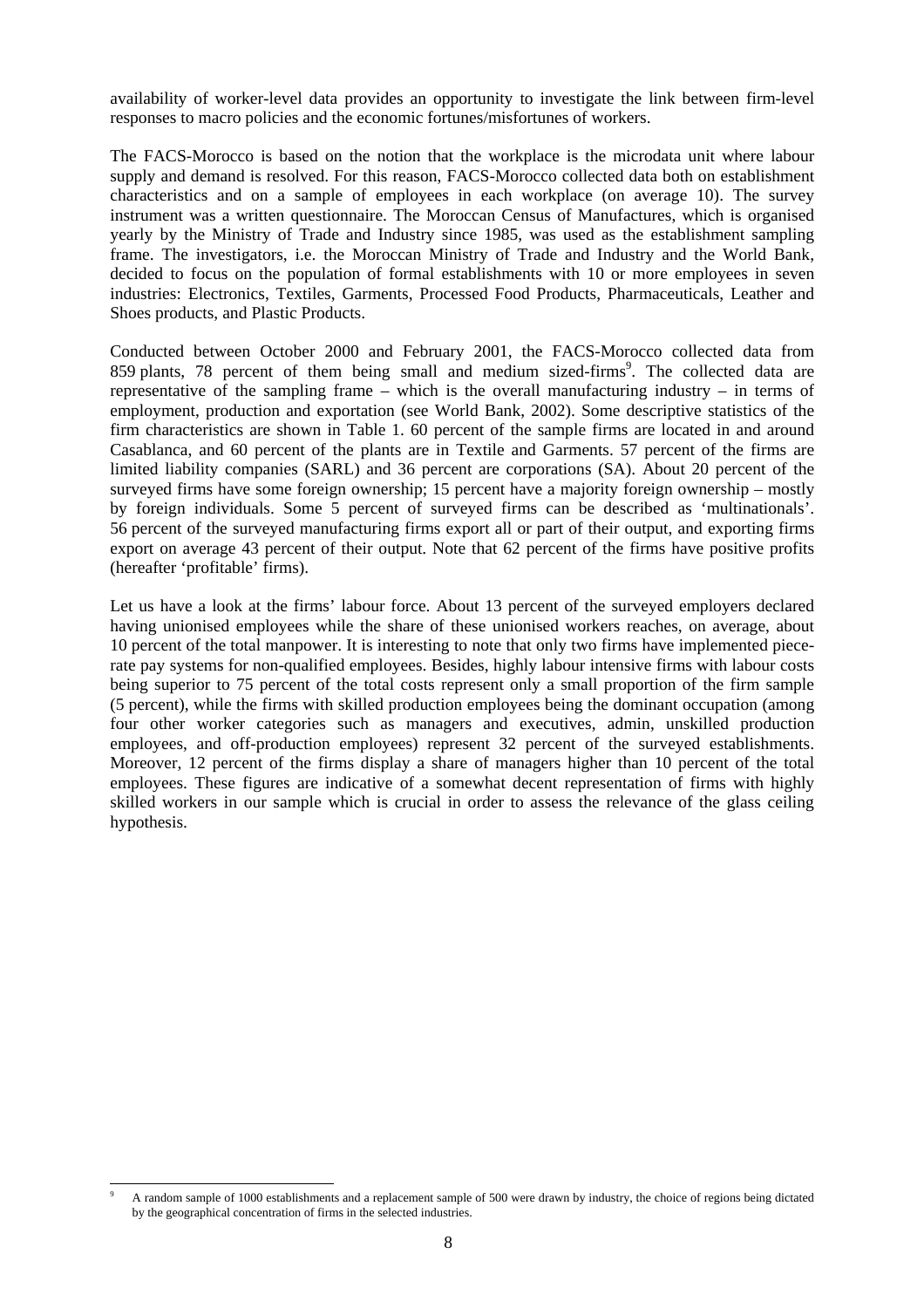#### **Table 1: Descriptive statistics of the firm characteristics**

| <b>Variables</b>                                                               | <b>Mean</b> | <b>Standard</b><br>deviation |                   | <b>Standard</b><br>deviation |  |
|--------------------------------------------------------------------------------|-------------|------------------------------|-------------------|------------------------------|--|
|                                                                                |             | Unrestricted sample          | Restricted sample |                              |  |
| Dummies for sector of affiliation                                              |             |                              |                   |                              |  |
| Garment                                                                        | 0.367       |                              | 0.427             |                              |  |
| Food                                                                           | 0.097       |                              | 0.088             |                              |  |
| Textile                                                                        | 0.233       |                              | 0.237             |                              |  |
| Leather                                                                        | 0.080       |                              | 0.064             |                              |  |
| Electrical                                                                     | 0.044       |                              | 0.034             |                              |  |
| Chemicals                                                                      | 0.090       |                              | 0.078             |                              |  |
| Plastics                                                                       | 0.089       |                              | 0.071             |                              |  |
| Firm characteristics                                                           |             |                              |                   |                              |  |
| Primarily exporting firms (1 if yes)                                           | 0.565       |                              | 0.654             |                              |  |
| Number of local competitors for the principal product                          | 161.154     | 402.503                      | 176.649           | 406.667                      |  |
| Market share                                                                   | 11.308      | 19.752                       | 11.530            | 20.023                       |  |
| Share of female employees                                                      | 0.556       | 2.118                        | 0.675             | 2.524                        |  |
| Firm size $(1: < 50$ employees, $2: 50 <$ employees $< 150$ , $3:$             |             |                              |                   | 0.787                        |  |
| employees > 150                                                                | 1.800       | 0.776                        | 1.883             |                              |  |
| Are the employees unionised? (1 if yes)                                        | 0.132       |                              | 0.112             |                              |  |
| Share of unionised employees                                                   | 0.097       | 0.271                        | 0.084             | 0.253                        |  |
| Share of piece-rate pay for non-qualified employees                            | 0.006       | 0.066                        | 0.001             | 0.017                        |  |
| Qualified employees being dominant occupation (1 if yes)                       | 0.320       |                              | 0.337             |                              |  |
| Share of managers higher than 10% of the total employees (1<br>if yes)         | 0.120       |                              | 0.100             |                              |  |
| Highly labour intensive firms in 1998 (1 if labour costs ><br>75% total costs) | 0.050       |                              | 0.053             |                              |  |
| Firms with more than 75% foreign owned (1 if yes)                              | 0.041       |                              | 0.049             |                              |  |
| Profitable firms (1 if yes)                                                    | 0.623       |                              | 0.632             |                              |  |
| Share of days lost due to absenteeism                                          | 0.024       | 0.056                        | 0.024             | 0.057                        |  |
| Share of days lost due to strike                                               | 0.002       | 0.024                        | 0.002             | 0.028                        |  |
| Share of sales lost due to theft                                               | 0.003       | 0.011                        | 0.003             | 0.012                        |  |
| Share of executives promoted in 1999                                           | 0.014       | 0.119                        | 0.005             | 0.040                        |  |
| Number of on-the-job day-trainees in 1999                                      | 124.8       | 1887.5                       | 162.3             | 2264.3                       |  |
| Sales in 1999 (in Dirhams)                                                     | 23502       | 49761                        | 26083             | 55168                        |  |
| Value of production in 1999 (in Dirhams)                                       | 22196       | 45340                        | 24628             | 49735                        |  |
| Number of observations                                                         |             | 855                          |                   | 590                          |  |

Source: FACS Morocco 2000

l

The unrestricted sample includes all the firms of the FACS (excluding four of them with missing values) while the restricted sample comprises firms which do not have at least two male and two female employees.

To test the glass ceiling hypothesis, one novelty of our approach is to control for firm level variables in the analysis of earnings determination. Following Muller and Nordman (2004) and Jellal *et alii* (2007), our approach consists of summarising the main statistical information on the firms' characteristics using a multivariate analysis and introducing the computed principal components (factors) stemming from this analysis into the earnings functions. Using factors may be seen as a further step with respect to those studies which have added mean firm variables into earnings functions, individual characteristics being controlled for.

By contrast with firms' fixed effects that are commonly introduced in wage regressions, the principal factors suggest qualitative characteristics of the firms. Specifically, we use a principal component analysis (PCA) to summarise the information about the surveyed establishments<sup>10</sup>. This method is based on the calculation of the inertia axes for a cloud of points that represents the data in table format. As long as the computed factors account for most of the firm heterogeneity bias, this approach allows us to obtain consistent estimates of the returns to worker characteristics and of the gender wage gap.

<sup>10</sup> In principal component analysis, a set of variables is transformed into orthogonal components, which are linear combinations of the variables and have maximum variance subject to being uncorrelated with one another. Typically, the first few components account for a large proportion of the total variance of the original variables, and hence can be used to summarize the original data. The computed factors were rotated using an oblique rotation. As in Muller and Nordman (2004) and Jellal *et alii* (2007), we have tried many other techniques of factor analysis, which all lead to similar conclusions.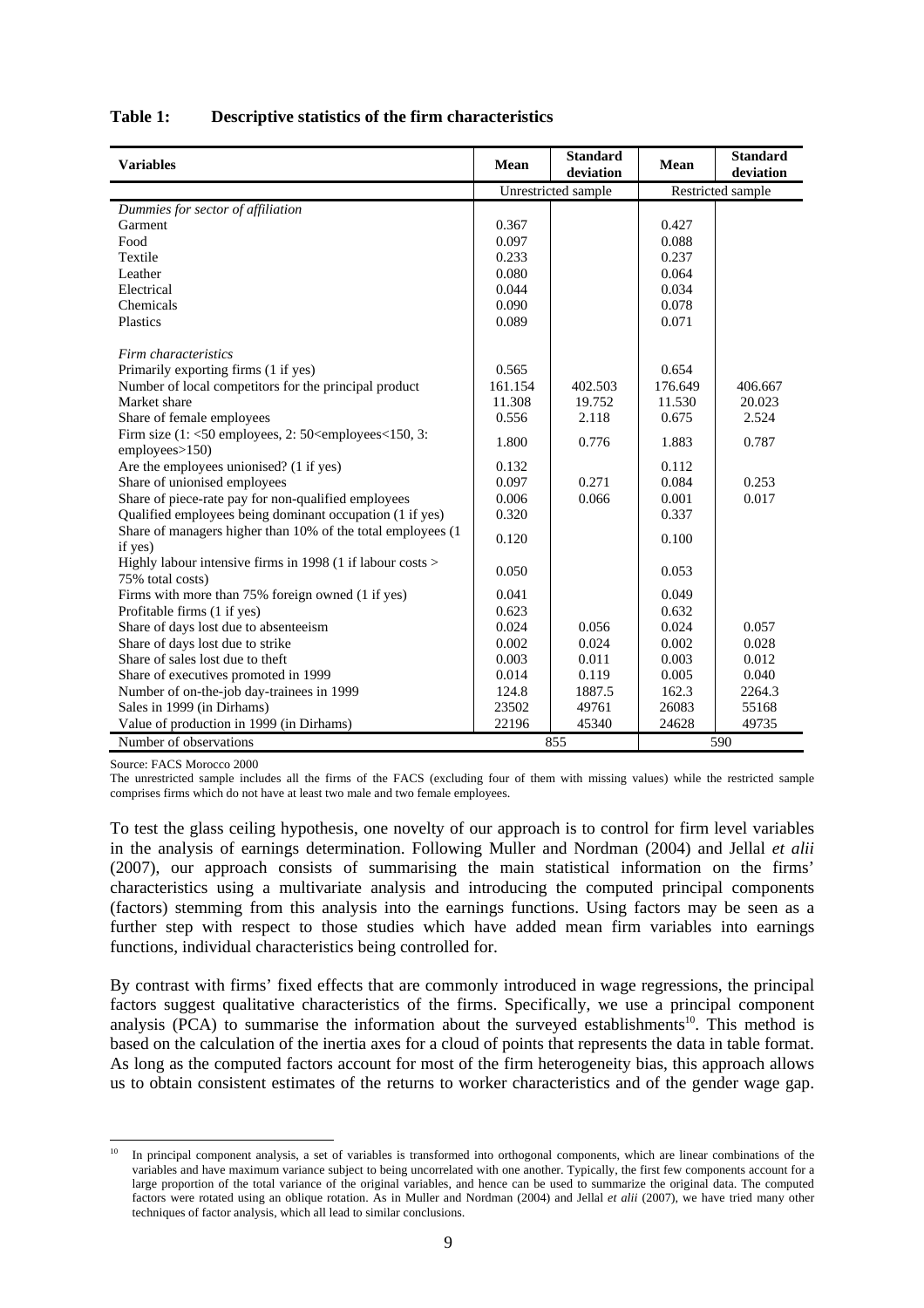The complete list, definitions and descriptive statistics of the firms' characteristics introduced in the PCA appear in Table 1.

For our purpose, the first ten inertia axes (the estimated factors which are linear components of all the firm's characteristics) concentrate a large proportion of the total variance of the original variables (63 percent) and reflect, therefore, a fair amount of the relevant information about the firm's characteristics<sup>11</sup>. The correlation coefficients of the firms' characteristics with the first ten factors are used for the interpretation of the computed factors. The other factors represent a negligible amount of the statistical information and are dropped from the analysis. Let us note that the ten factors are closely associated with the firms' sectoral belonging and size (factors 2, 5, 6, 7 and 9), the firms' performances such as their sales, production and profitability in 1998-1999 (factors 1 and 10), their labour intensity and workforce composition such as whether production, skilled, or executives workers are dominant (factors 3, 6 and 8), and the firms' general features such as their vocation to export and status of ownership (factors 1 and 4). The ten factors reflect a wide range of firm characteristics that can mainly be summarised by the sector affiliation, size, performances, and workforce composition.

#### **3.3 Description of the gender wage gap**

The employee survey provides information on 8365 workers, 40 percent of them being women. The workers were randomly chosen in their establishment following the idea advocated by Mairesse and Greenan (1999). The average age of sampled workers is about 34 years old. The average worker interviewed has completed primary school, the number of years of completed schooling being equal to 8.7.

In Table 2, we describe the worker sample and the main variables that we use in our analysis. We note that men have a slightly higher level of education (8.83 years of schooling instead of 8.55), and their potential experience is much higher, with a gap of about 5 years, which is then explained by the fact that males are on average older than females (37 versus 31 years old). In fact, a similar pattern is observed for tenure in the current firm, which is equal to 8.12 years for men instead of 5.98 for women. Also, unsurprisingly, men are more likely to have experienced previous jobs, while women report a lower number of children than men. This may be because having children strongly reduces the labour force participation of women.

As male employees have more experience than female employees, gender differences in earnings are expected in the FACS data. In Table 2, we compute the log monthly earnings both for men and women and report the corresponding values for various points of the earnings distribution<sup>12</sup>. Albeit preliminary, as individual characteristics are not controlled for, these results lead to several interesting conclusions. First, at the mean of the sample, the magnitude of the gender earnings gap is equal to about 24 percent  $(7.96-7.72=0.24)$ . Second, the gender gap is not constant across the earnings distribution.

For instance, at the  $5<sup>th</sup>$  percentile, the gender earnings gap is only equal to 14 percent and it is even lower at the first decile (10 percent). The profile remains flat till the  $25<sup>th</sup>$  percentile (11 percent), but it then suddenly increases. Differences between male and female earnings are approximately equal to 20 percent at the median value, which is still less than the mean gender gap. The gap is much higher on the top of the earnings distribution. It is equal to 44 percent at the  $75<sup>th</sup>$  percentile, 49 percent at the  $9<sup>th</sup>$ decile, and finally 51 percent at the  $95<sup>th</sup>$  percentile. In Figure 1, we represent the evolution of the log gender earnings gap along the earnings distribution and add confidence bands measured at the 95 percent level. We observe that the gender gap is relatively constant until the  $3<sup>rd</sup>$  decile, but sharply increases after that point. Furthermore, this increasing profile is monotonic till higher levels of wage.

l

The detailed results of the factor analysis are not reported to save space and are available from the authors upon request.<br>Note than earnings declared in hours, days or weeks have been converted into monthly earnings usin

usual number of hours worked per week in the questionnaire.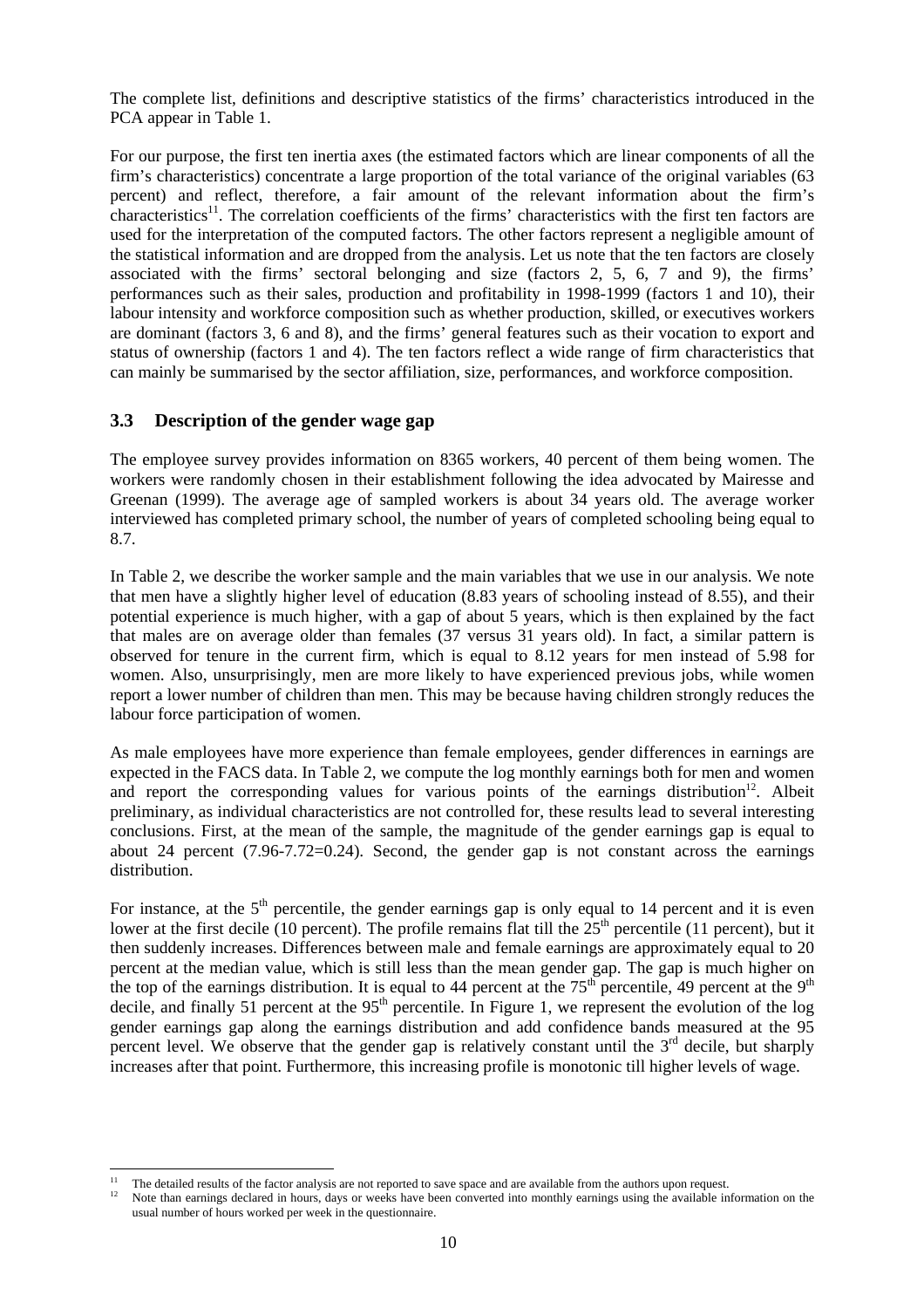| Variables                                 | Male     | Female | All   |
|-------------------------------------------|----------|--------|-------|
| Earnings                                  |          |        |       |
| Log monthly earnings $-$ mean             | 7.96     | 7.72   | 7.87  |
| Log monthly earnings $-5$ th percentile   | 7.31     | 7.17   | 7.24  |
| Log monthly earnings $-10$ th percentile  | 7.41     | 7.31   | 7.38  |
| Log monthly earnings - 25th percentile    | 7.56     | 7.45   | 7.51  |
| Log monthly earnings $-50$ th percentile  | 7.80     | 7.60   | 7.69  |
| Log monthly earnings $-75$ th percentile  | 8.26     | 7.82   | 8.10  |
| Log monthly earnings $-$ 90th percentile  | 8.78     | 8.29   | 8.63  |
| Log monthly earnings $-95$ th percentile  | 9.21     | 8.70   | 9.05  |
| Other characteristics                     |          |        |       |
| Dummy for being female.                   | $\Omega$ | 1      | 0.40  |
| Dummy for managers                        | 0.06     | 0.02   | 0.04  |
| Dummy for executives                      | 0.11     | 0.07   | 0.09  |
| Dummy for skilled workers/technicians     | 0.40     | 0.38   | 0.38  |
| Dummy for unskilled production workers    | 0.27     | 0.34   | 0.29  |
| Dummy non-production employees            | 0.15     | 0.18   | 0.16  |
| Dummy for apprentices                     | 0.00     | 0.01   | 0.00  |
| Number of children                        | 1.81     | 0.65   | 1.32  |
| Years of completed schooling              | 8.83     | 8.55   | 8.72  |
| Years of potential experience             |          |        |       |
| $(age - schooling - 6)$                   | 22.03    | 16.91  | 19.98 |
| Years of tenure in the current firm       | 8.12     | 5.98   | 7.26  |
| Number of preceding jobs                  | 1.32     | 0.97   | 1.16  |
| Dummy for received formal training in the |          |        |       |
| previous job                              | 0.03     | 0.02   | 0.02  |
| Years of previous unemployment between    |          |        |       |
| the two previous jobs                     | 0.18     | 0.17   | 0.17  |
| <b>Observations</b>                       | 5015     | 3320   | 8335  |

Source: FACS Morocco 2000

#### **Figure 1: The log gender earnings gap in Morocco, with 95% confidence intervals**



Source: FACS Morocco 2000

Hence, these preliminary findings suggest that it matters to assess the magnitude of the gender earnings gap not only at the mean of the samples, and also that there may exist a glass ceiling in Morocco (at least in the manufacturing sector) as in other more developed countries.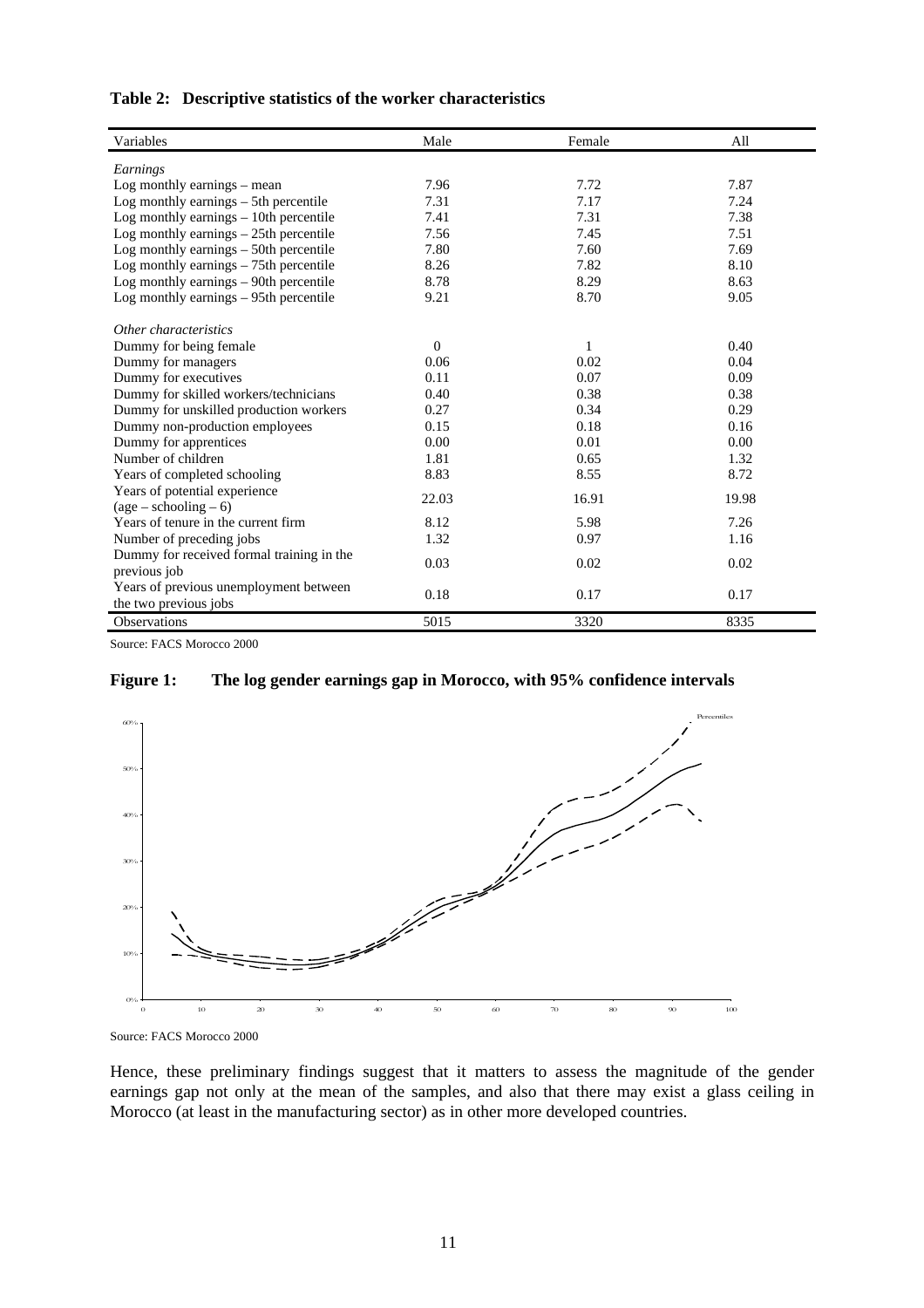#### **4 ECONOMETRIC EVIDENCE ON THE GLASS CEILING EFFECT**

#### **4.1 Evidence on the mean gender wage gap**

We begin by estimating a simple OLS model on the whole sample of men and women. The different variables introduced into the regression are the number of children, years of completed schooling, years of potential experience and years of tenure (with a quadratic profile for the last three variables), number of preceding jobs, a dummy for receipt of formal training in the previous job and years of previous unemployment between the two previous jobs. Of course, we also introduce a dummy variable which is equal to one when the worker is a woman and to zero otherwise. The results are in column (1) of Table 3.

We find surprisingly a somewhat low value for the gender wage gap in Morocco. At the mean of the distribution, the residual wage gap is equal to 0.12 log points once controlling for observable characteristics. Such a value is rather similar to that of many developed country. Recalling that the overall wage gap was around 0.24 log points, this means that differences in labour market experience and education only account for a 0.12 log point difference between male and female employees. Two explanations may come to mind. The first one is that the rather modest educational gap probably plays a role. The second one is undoubtedly the design of the survey, as we only have data on formal establishments with at least 10 employees in the manufacturing sector. Informal workers and individuals with very low wages are not observed $13$ .

As we have matched employer-employee data, we can pick up the role of unobserved firm heterogeneity by including firm-specific dummies. We then estimate a fixed effects regression, whose results are in column 1 of Table 4. Several comments are in order. First, we still observe a negative and significant impact at the 1 percent level of the female dummy variable. Second, we find that inclusion of fixed effects has a limited impact on the magnitude of the gender wage gap. Indeed, the residual wage gap is equal to 13.6 percent, which is a little bit higher than the gap of 12 percent achieved with the standard OLS framework. Third, we assess the relevance of the fixed effect specification by comparing estimates from the random effects and the fixed effects models. We find a value of 34.65 for the Hausman statistics (with 11 degrees of freedom) that is significant at the 1 percent level, meaning that it matters to account for firm specific effects.

l 13 The problem is then that the data are restricted to workers employed in industries of the manufacturing sector, but it is common to rely on such data given the difficulties in measuring earnings for other segments of the labour market.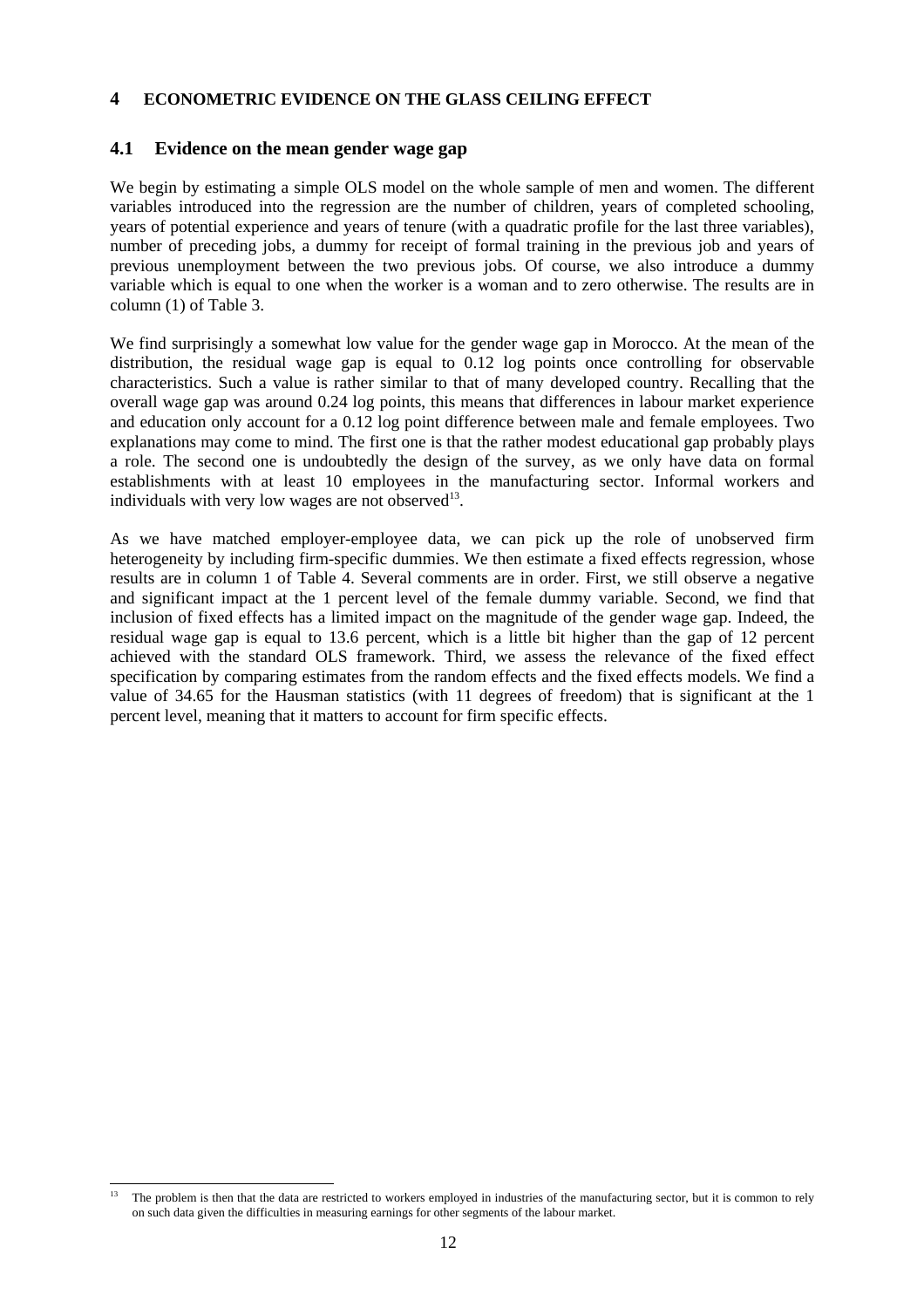| Variables                                                    | <b>OLS</b>              | Quantile regressions  |                        |                         |                        |                         |                        |                         |
|--------------------------------------------------------------|-------------------------|-----------------------|------------------------|-------------------------|------------------------|-------------------------|------------------------|-------------------------|
|                                                              |                         | 0.05                  | 0.10                   | 0.25                    | 0.50                   | 0.75                    | 0.90                   | 0.95                    |
| Constant                                                     | $7.031***$              | 6.932***              | $7.061***$             | $7.108***$              | $7.118***$             | $7.169***$              | $7.247***$             | 7.271                   |
|                                                              | (235.01)                | (127.11)              | (190.17)               | (275.09)                | (263.94)               | (203.71)                | (117.41)               | (91.60)                 |
| Dummy for being female                                       | $-0.120***$             | $-0.065***$           | $-0.067***$            | $-0.063***$             | $-0.080***$            | $-0.125***$             | $-0.147***$            | $-0.155$ ***            |
|                                                              | (10.67)                 | (3.28)                | (4.96)                 | (6.40)                  | (7.84)                 | (10.05)                 | (6.87)                 | (5.63)                  |
| Number of children                                           | 0.005                   | $-0.003$              | $-0.003$               | 0.004                   | $0.008***$             | $0.011***$              | $0.017***$             | 0.003                   |
|                                                              | (1.16)                  | (0.47)                | (0.65)                 | (1.19)                  | (2.17)                 | (2.51)                  | (2.36)                 | (0.39)                  |
| Years of completed schooling                                 | $-0.030$ <sup>***</sup> | $-0.012$ <sup>*</sup> | $-0.009$ **            | $-0.016***$             | $-0.031$ ***           | $-0.037***$             | $-0.043$ ***           | $-0.030$ <sup>***</sup> |
|                                                              | (8.44)                  | (1.78)                | (1.98)                 | (5.12)                  | (9.76)                 | (8.95)                  | (6.18)                 | (3.33)                  |
| (Years of completed schooling $)^{2}/100$                    | $0.578***$              | $0.219***$            | $0.201$ <sup>***</sup> | $0.302$ ***             | $0.513***$             | $0.699***$              | $0.884***$             | $0.878***$              |
|                                                              | (28.13)                 | (5.40)                | (7.93)                 | (16.97)                 | (27.67)                | (29.38)                 | (21.08)                | (16.43)                 |
| Years of potential experience                                | $0.031***$              | $0.010***$            | $0.011***$             | $0.019***$              | $0.028***$             | $0.034***$              | $0.037***$             | $0.040***$              |
|                                                              | (15.66)                 | (2.78)                | (4.22)                 | (11.16)                 | (15.74)                | (14.81)                 | (9.61)                 | (8.17)                  |
| (Years of potential experience) <sup>2</sup> /100            | $-0.044***$             | $-0.017$ **           | $-0.015$ ***           | $-0.031$ ***            | $-0.047***$            | $-0.048$ <sup>***</sup> | $-0.047$ ***           | $-0.043$ <sup>***</sup> |
|                                                              | (11.80)                 | (2.56)                | (3.39)                 | (10.08)                 | (13.85)                | (11.30)                 | (6.50)                 | (4.72)                  |
| Years of tenure in the current firm                          | $0.015***$              | $0.022***$            | $0.015***$             | $0.010***$              | $0.010***$             | $0.011***$              | $0.016***$             | $0.022***$              |
|                                                              | (6.48)                  | (5.46)                | (5.42)                 | (5.16)                  | (4.70)                 | (4.23)                  | (3.60)                 | (3.88)                  |
| (Years of tenure in the current firm) <sup>2</sup> /100      | 0.001                   | $-0.024$ **           | $-0.013$               | 0.003                   | $0.023***$             | $0.024***$              | 0.019                  | $-0.004$                |
|                                                              | (0.14)                  | (2.00)                | (1.46)                 | (0.39)                  | (3.07)                 | (2.47)                  | (1.20)                 | (0.19)                  |
| Number of preceding jobs                                     | $0.023***$              | 0.013                 | $0.013***$             | $0.017***$              | $0.024$ <sup>***</sup> | $0.027***$              | $0.041$ <sup>***</sup> | $0.036***$              |
|                                                              | (6.97)                  | (1.59)                | (2.46)                 | (5.38)                  | (8.14)                 | (7.88)                  | (7.12)                 | (4.93)                  |
| Dummy for received formal training in the previous job       | $0.310^{***}$           | $0.135***$            | $0.117***$             | $0.142***$              | $0.392***$             | $0.418***$              | $0.314***$             | $0.364***$              |
|                                                              | (8.65)                  | (2.22)                | (2.66)                 | (4.57)                  | (12.16)                | (10.52)                 | (4.66)                 | (4.20)                  |
| Years of previous unemployment between the two previous jobs | $-0.038$ ***            | $-0.053$ ***          | $-0.028$ ***           | $-0.029$ <sup>***</sup> | $-0.027***$            | $-0.025$ ***            | $-0.043***$            | $-0.032$                |
|                                                              | (5.01)                  | (5.34)                | (3.96)                 | (5.11)                  | (4.02)                 | (2.66)                  | (2.03)                 | (1.16)                  |
| Number of observations                                       | 7786                    | 7786                  | 7786                   | 7786                    | 7786                   | 7786                    | 7786                   | 7786                    |
| Pseudo $R^2/R^2$                                             | 0.387                   | 0.085                 | 0.074                  | 0.100                   | 0.191                  | 0.292                   | 0.345                  | 0.369                   |

#### **Table 3: OLS and quantile regressions of the log monthly earnings**

Source: FACS Morocco 2000

Absolute values of t statistics are in parentheses. Significance levels are respectively 1% (\*\*\*), 5% (\*\*) and 10% (\*).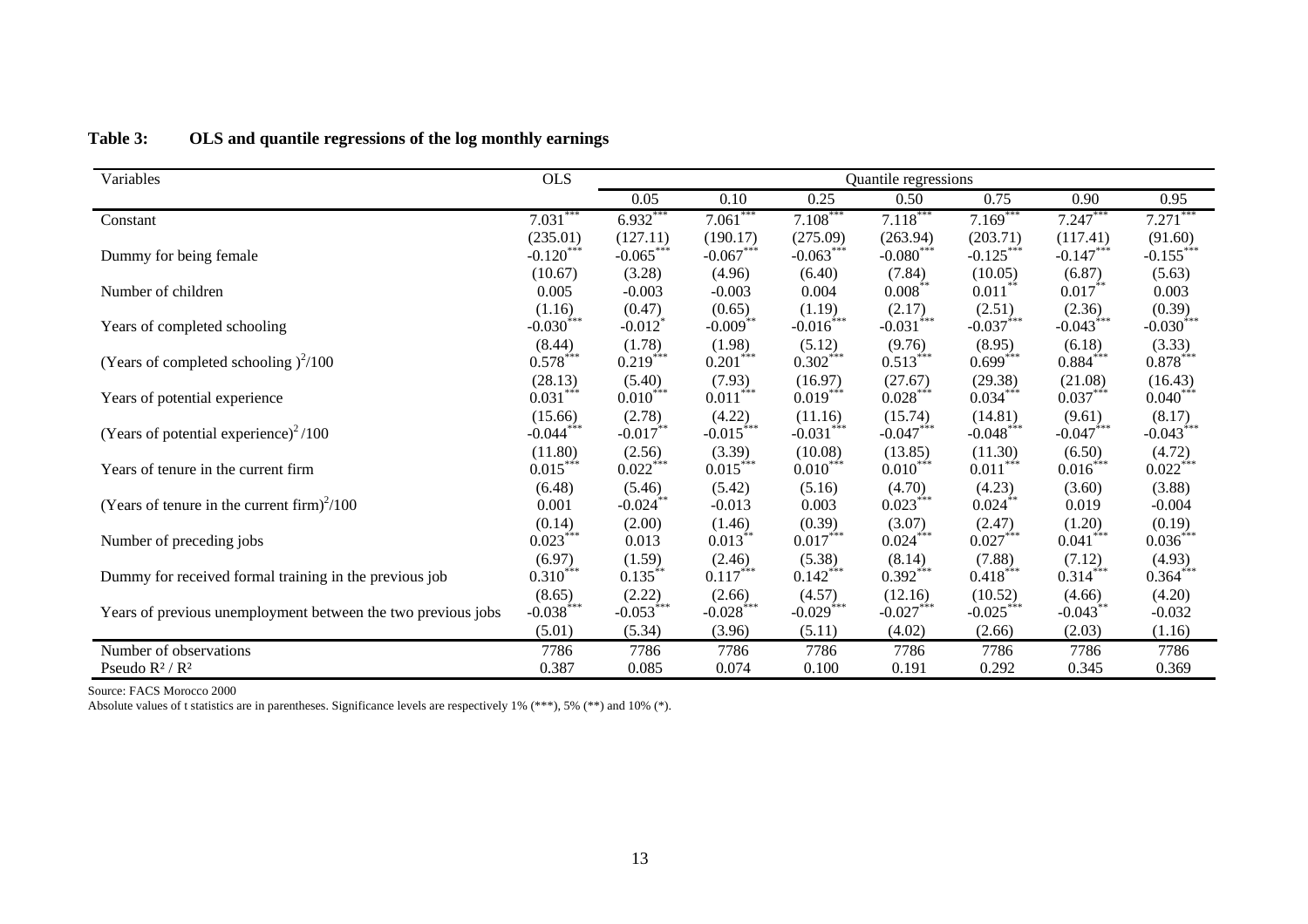| Variables                                                       | Fixed                   | <b>OLS</b>   | Quantile regressions |                        |                      |                        |              |                          |                         |
|-----------------------------------------------------------------|-------------------------|--------------|----------------------|------------------------|----------------------|------------------------|--------------|--------------------------|-------------------------|
|                                                                 | effects                 |              | 0.05                 | 0.10                   | 0.25                 | 0.50                   | 0.75         | 0.90                     | 0.95                    |
| Constant                                                        | $7.021***$              | $7.075***$   | $6.963***$           | $7.103***$             | $7.147***$           | $7.128***$             | $7.219***$   | $7.343***$               | $7.382***$              |
|                                                                 | (247.36)                | (245.12)     | (133.73)             | (216.69)               | (308.69)             | (303.22)               | (217.80)     | (136.05)                 | (94.66)                 |
| Dummy for being female                                          | $-0.136***$             | $-0.134***$  | $-0.075***$          | $-0.065***$            | $-0.075***$          | $-0.089***$            | $-0.136$ *** | $-0.172***$              | $-0.183$ <sup>***</sup> |
|                                                                 | (12.76)                 | (12.01)      | (4.01)               | (5.30)                 | (8.34)               | (9.85)                 | (11.12)      | (9.00)                   | (6.46)                  |
| Number of children                                              | 0.006                   | 0.005        | $-0.005$             | $-0.003$               | 0.004                | $0.007***$             | $0.012***$   | 0.005                    | 0.013                   |
|                                                                 | (1.81)                  | (1.28)       | (0.80)               | (0.63)                 | (1.21)               | (2.09)                 | (2.94)       | (0.87)                   | (1.48)                  |
| Years of completed schooling                                    | $-0.030$ <sup>***</sup> | $-0.026$ *** | $-0.007$             | $-0.005$               | $-0.016$ ***         | $-0.027$ ***           | $-0.034$ *** | $-0.030$ <sup>****</sup> | $-0.031$ <sup>***</sup> |
|                                                                 | (8.68)                  | (7.57)       | (1.03)               | (1.35)                 | (5.64)               | (9.75)                 | (8.62)       | (4.91)                   | (3.42)                  |
| (Years of completed schooling $)^2/100$                         | $0.564***$              | $0.524***$   | $0.167***$           | $0.161$ <sup>***</sup> | $0.289***$           | $0.479***$             | $0.633***$   | $0.728***$               | $0.807***$              |
|                                                                 | (27.69)                 | (26.26)      | (4.52)               | (7.08)                 | (18.11)              | (29.46)                | (27.67)      | (20.46)                  | (15.11)                 |
| Years of potential experience                                   | $0.031***$              | $0.031***$   | $0.013***$           | $0.011***$             | $0.018***$           | $0.029***$             | $0.034***$   | $0.038***$               | $0.040***$              |
|                                                                 | (16.95)                 | (16.29)      | (3.83)               | (5.21)                 | (12.08)              | (18.75)                | (15.98)      | (11.18)                  | (7.91)                  |
| (Years of potential experience) $2/100$                         | $-0.041$ ***            | $-0.043***$  | $-0.020$ ***         | $-0.017$ ***           | $-0.029***$          | $-0.046$ ***           | $-0.051***$  | $-0.047***$              | $-0.047$ ***            |
|                                                                 | (12.24)                 | (12.03)      | (3.27)               | (4.54)                 | (10.47)              | (15.68)                | (12.48)      | (7.72)                   | (5.12)                  |
| Years of tenure in the current firm                             | $0.024***$              | $0.013***$   | $0.014***$           | 0.011                  | $0.008***$           | $0.008***$             | $0.008***$   | 0.006                    | $0.014***$              |
|                                                                 | (9.16)                  | (5.58)       | (3.77)               | (4.60)                 | (4.36)               | (4.17)                 | (3.30)       | (1.35)                   | (2.75)                  |
| (Years of tenure in the current firm) <sup>2</sup> /100         | $-0.029$ ***            | 0.003        | $-0.003$             | 0.002                  | $0.011$ <sup>*</sup> | $0.021$ ***            | $0.026***$   | $0.037***$               | 0.022                   |
|                                                                 | (3.43)<br>***           | (0.39)       | (0.28)               | (0.21)                 | (1.72)               | (3.24)                 | (2.89)       | (2.24)                   | (1.29)                  |
| Number of preceding jobs                                        | 0.011                   | $0.018***$   | 0.011                | $0.012***$             | $0.017***$           | $0.020$ <sup>***</sup> | $0.025***$   | $0.028***$               | $0.032***$              |
|                                                                 | (3.43)                  | (5.73)       | (1.65)               | (2.60)                 | (6.00)               | (7.61)                 | (7.54)       | (5.56)                   | (4.60)                  |
| Dummy for received formal training in the previous job          | 0.321                   | $0.282***$   | 0.093                | $0.135***$             | $0.128***$           | $0.373***$             | $0.399***$   | $0.327***$               | $0.342***$              |
|                                                                 | (9.91)                  | (8.18)       | (1.61)               | (3.46)                 | (4.63)               | (13.32)                | (10.60)      | (5.69)                   | (4.04)                  |
| Years of previous unemployment between the two<br>previous jobs | $-0.030^*$              | $-0.039***$  | $-0.059$ ***         | $-0.021$ <sup>*</sup>  | $-0.026***$          | $-0.027***$            | $-0.026$ *** | $-0.041$ **              | $-0.030**$              |
|                                                                 | (4.36)                  | (5.37)       | (6.15)               | (3.13)                 | (5.22)               | (4.51)                 | (2.82)       | (2.54)                   | (2.31)                  |
| Number of observations                                          | 7786                    | 7786         | 7786                 | 7786                   | 7786                 | 7786                   | 7786         | 7786                     | 7786                    |
| Pseudo $R^2/R^2$                                                | 0.383                   | 0.436        | 0.129                | 0.117                  | 0.139                | 0.223                  | 0.322        | 0.374                    | 0.392                   |

**Table 4: Fixed effects, OLS and quantile regressions with firm factors of the log monthly earnings** 

Source: FACS Morocco 2000

Absolute values of *t* statistics are in parentheses. Significance levels are respectively 1% (\*\*\*), 5% (\*\*) and 10% (\*).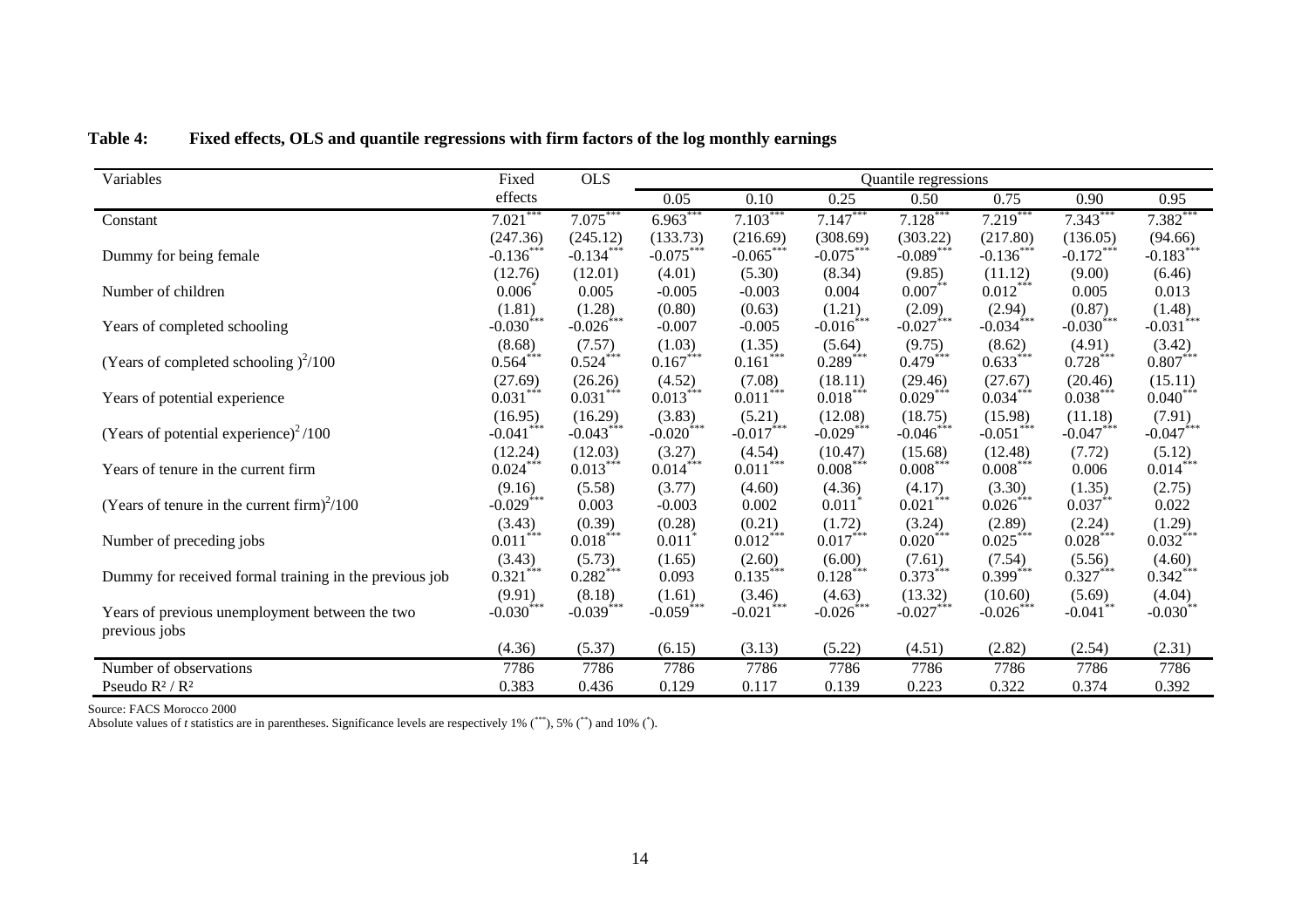In column 2 of Table 4, we estimate a linear model through OLS and add to the list of explanatory variables the set of firm factors obtained with the principal component analysis. The idea is that these firm factors should also control for heterogeneity at the firm level. Our findings suggest that this strategy is reliable, as our estimates with firm factors are very similar to those obtained with the fixed effects formulation. The mean gender wage gap evidenced with the augmented linear model is equal to 13.4 percent instead of 13.6 percent with the fixed effects model, and still significant at the 1 percent level. In what follows, we then rely on the firm factors strategy to account for firm specific effects in the quantile regressions.

#### **4.2 Pooled quantile regressions**

We now estimate quantile regressions in order to know whether the magnitude of the gender earnings gap remains constant along the earnings distribution. Quantile regressions focus on specific parts of the conditional distribution of the dependent variable and provide estimates of the effect of gender, education or experience on log earnings at the bottom, at the median, and at the top of the log earnings distribution<sup>14</sup>. Let us briefly describe the underlying specification. We denote by  $W_{ii}$  the log earnings of individual *i* working in firm  $j$  and  $x_{ij}$  a vector of explanatory variables excluding gender. Let  $f_{ij}$ be a dummy variable which is equal to one when the employee is a woman (zero otherwise). We estimate the following regression:

$$
q_{\theta}(w_{ij}|x_{ij}) = x_{ij}^{\dagger} \beta(\theta) + f_{ij} \gamma(\theta)
$$
\n(1)

where  $q_{\theta}(w_{ij}|x_{ij})$  is the  $\theta^{th}$  conditional quantile of  $w_{ii}$ . In a quantile regression, the distribution of the error term is left unspecified (Koenker and Bassett, 1978). The set of coefficients  $\beta(\theta)$  provides the estimated rates of return to the different covariates (gender being excluded) at the  $\theta^{\text{th}}$  quantile of the log earnings distribution, while the coefficient  $\gamma(\theta)$  measures the intercept shift due to gender differences.

When turning to the data, we begin by estimating the magnitude of the gender earnings gap on the whole sample, which includes both male and female employees. By pooling the data, we suppose that the returns to the labour market characteristics are the same at various quantiles for men and women. As this assumption does not necessarily hold, we will relax it latter on. With the pooled sample, the gender dummy in the quantile regressions may be interpreted as the effect of gender on log earnings at the various percentiles once one controls for any differences in observed labour market characteristics between genders. We first estimate the regressions with individual characteristics and neglect the potential role of firm heterogeneity. The corresponding estimates are in Table 3.

Let us focus on the gender dummy variable. Recalling that the mean wage gap is about 12 percent, we find that the gender wag gap is much lower at the bottom of the earnings distribution. Conditional on the set of explanatory variables, we find that the gap goes from about 6.5 percent at the bottom of the earnings distribution to about 15 percent at the top of this distribution (95<sup>th</sup> percentile). Interestingly, it is equal to 8 percent at the  $50<sup>th</sup>$  percentile and the mean estimated gap is nearly similar to the gap estimated at the 3<sup>rd</sup> quartile. Clearly, this increasing profile points to the existence of a glass ceiling effect which in Morocco works against women receiving higher wages.

We have also performed the same quantile regressions with inclusion of the firm factors. Indeed, it may be that the gender wage gap arises as a result of the sorting of workers across firms that pay different wages. If this is true, one would expect the coefficient on the gender dummy to be much lower (and virtually non-existent) once firm factor effects are controlled for. As shown in Table 4,

l The quantile regression method provides robust estimates, particularly for misspecification errors related to non-normality and heteroskedasticity (see Koenker and Bassett, 1978, Buchinsky, 1998).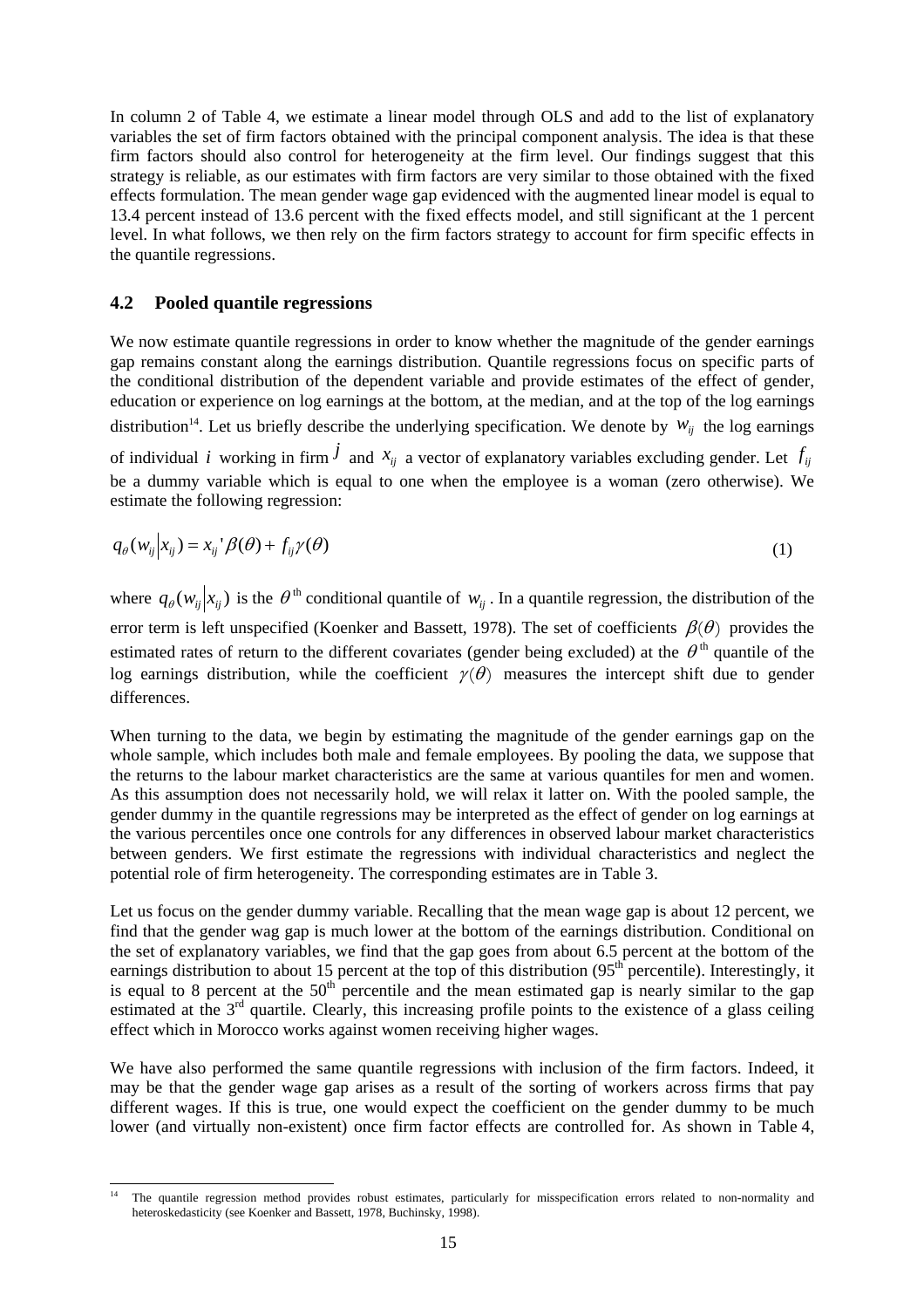estimates with firm factors lead to a slight increase in the value of the gender dummy coefficient. However, the gender gap widens in the upper tail of the conditional earnings distribution. For instance, the gender gap with firm factors at the median of the sample is equal to 8.9 percent instead of 8 percent with no firm factors, but the difference between both values is much larger at the 95<sup>th</sup> percentile of the earnings distribution. The gender coefficient is equal to 18.3 percent with firm factors instead of 15.5 percent with no firm factors. Hence, controlling for firm specific effects matters when estimating the magnitude of the glass ceiling phenomenon<sup>15</sup>.

Two additional comments are in order. First, with respect to the unadjusted gender gap described in Figure 1, these estimates show that part of the earnings gap stems from gender differences in observed characteristics. Second, albeit the differences along the earnings distribution remain rather small compared to those found for other countries (in particularly Sweden), it matters to stress that the differences across quantiles remain significant. In Figure 2, we plot the values for the gender wage gap once controlling for observable characteristics and firm factors and add the associated confidence intervals. We observe that the confidence intervals respectively at the bottom and at the top of the distribution are disjoint<sup>16</sup>.



#### **Figure 2: The predicted log gender earnings gap in Morocco, with 95% confidence intervals**

Source: FACS Morocco 2000

So far, we did not account for occupation status in the various earnings regressions. It could be argued that the female dummy variable partially picks up these occupational effects, thereby leading to an over-estimated gender effect. A problem is that occupational assignment may be itself an outcome of employer practices rather than an outcome of differences in productivity or individual choice (Albrecht *et alii*, 2003)<sup>17</sup>. We thus reestimate the various quantile regressions and include four dummies for occupational status. The results, not reported, indicate that the magnitude of the gender wage gap is reduced at the upper part of the distribution.

Without firm factors, the median wage gap is now equal to 6.3 percent instead of 8 percent. The difference between both measures is still around 2 points of percentage at the  $75<sup>th</sup>$  percentile (12.6 percent instead of 14.7 percent), while it is much higher at the  $95<sup>th</sup>$  percentile (10 percent instead

 $15$ 

Earnings equations with firm factors have also a better fit than the standard Mincerian earnings functions.<br>The same result holds when the different quantile regressions do not include the set of firm factors.<br>This would o occupations.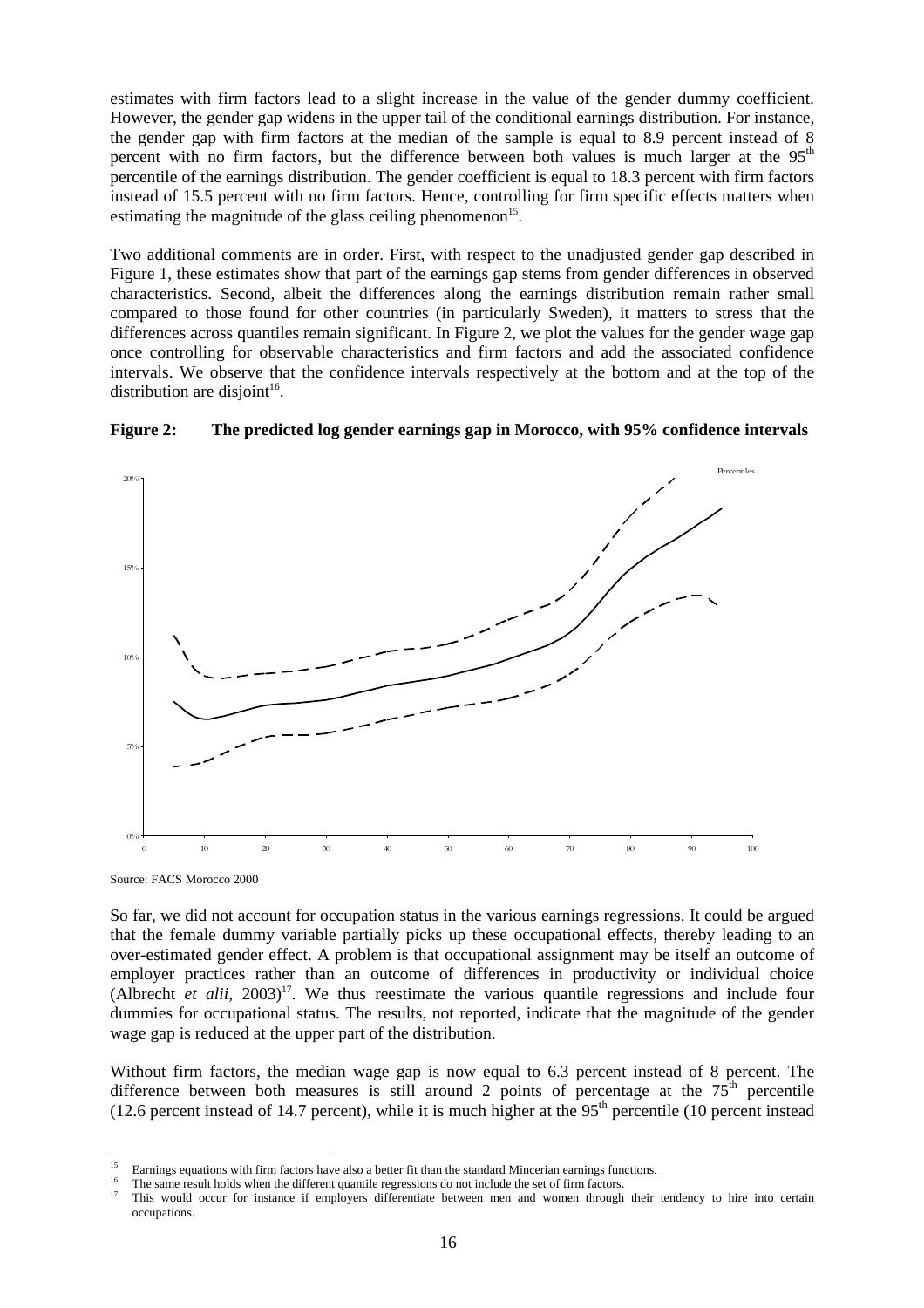of 15.5 percent). Results are very similar once we account for firm heterogeneity<sup>18</sup>. However, in both case (either with or without firm factors), we still observe an increasing gender earnings gap along the earnings distribution. With firm factors, the gap goes from 6.4 percent at the 1<sup>st</sup> quartile to 7.9 percent at the  $3<sup>rd</sup>$  quartile, the maximum gap of 12.4 percent being reached at the  $95<sup>th</sup>$  percentile. The data confirm the presence of a glass ceiling effect in Moroccan manufacturing firms, albeit it seems difficult to know whether differences in occupations are related to a form of gender discrimination.

#### **4.3 Gender-differentiated returns to individual characteristics**

Under the assumption that the returns to individual characteristics are the same at various quantiles for men and women, we find a convex profile for years of education as evidenced by Söderbom *et alii* (2004) in Kenyan and Tanzanian manufacturing firms. The returns to each additional year of education are much higher in the upper part of the earnings distribution, especially above the  $3<sup>rd</sup>$ quartile. A concave profile is found for potential experience, the marginal benefit of each additional year of experience being larger for higher levels of conditional earnings. This is consistent with findings from Portugal, where all aspects of human capital are more valued specifically for high paying jobs (Machado and Mata, 2001). While the impact of tenure in the current firm does not really vary along the earnings distribution, earnings increase with the number of preceding jobs, especially in the upper part of the distribution and are also higher when the worker has received formal training in the previous job.

A difficulty however is that the pooling assumption does not really seem realistic. In Morocco, the objective of an equal treatment of men and women in the labour market is far from being achieved. We test the relevance of this assumption by adding into the previous earnings functions the same covariates crossed with the gender dummy. If the coefficients associated with the crossed variables are significantly different from zero, then the assumption of equal returns to individual characteristics for male and female employees has to be rejected. When computing Wald tests to assess the joint significativeness of the crossed variables, the hypothesis of joint nullity is rejected at the 1 percent level for the various quantile regressions $19$ .

We then estimate specific earnings regressions respectively for men and for women. We rely on quantile regressions and include firm factors in order to pick up unobserved heterogeneity at the firm level. These gender-specific regressions are reported in Table 5. We note that the returns to education are slightly higher for men than for women, and this occurs throughout the whole earnings distribution. Each additional year of experience in the current firm has a much higher return for men than for women. For females, a rise in the number of previous jobs before the current one increases by about 3 percent the level of income, at least till the  $50<sup>th</sup>$  percentile. Finally, the rewards of formal training are higher for men in the lower part of the conditional income distribution, but slightly higher for women above the  $90<sup>th</sup>$  percentile.

 $18$ For instance, at the 95<sup>th</sup> percentile, the gender wage gap is equal to 18.3 percent with no control for occupation and about 12.4 percent with inclusion of dummies for occupations.<br><sup>19</sup> At the median value of the earnings distribution, gender differences in the returns to observable characteristics mainly stem from

education and formal training in the previous job. In the lower part of the distribution, differences between men and women are mainly linked to education, tenure in the current firm and number of preceding jobs.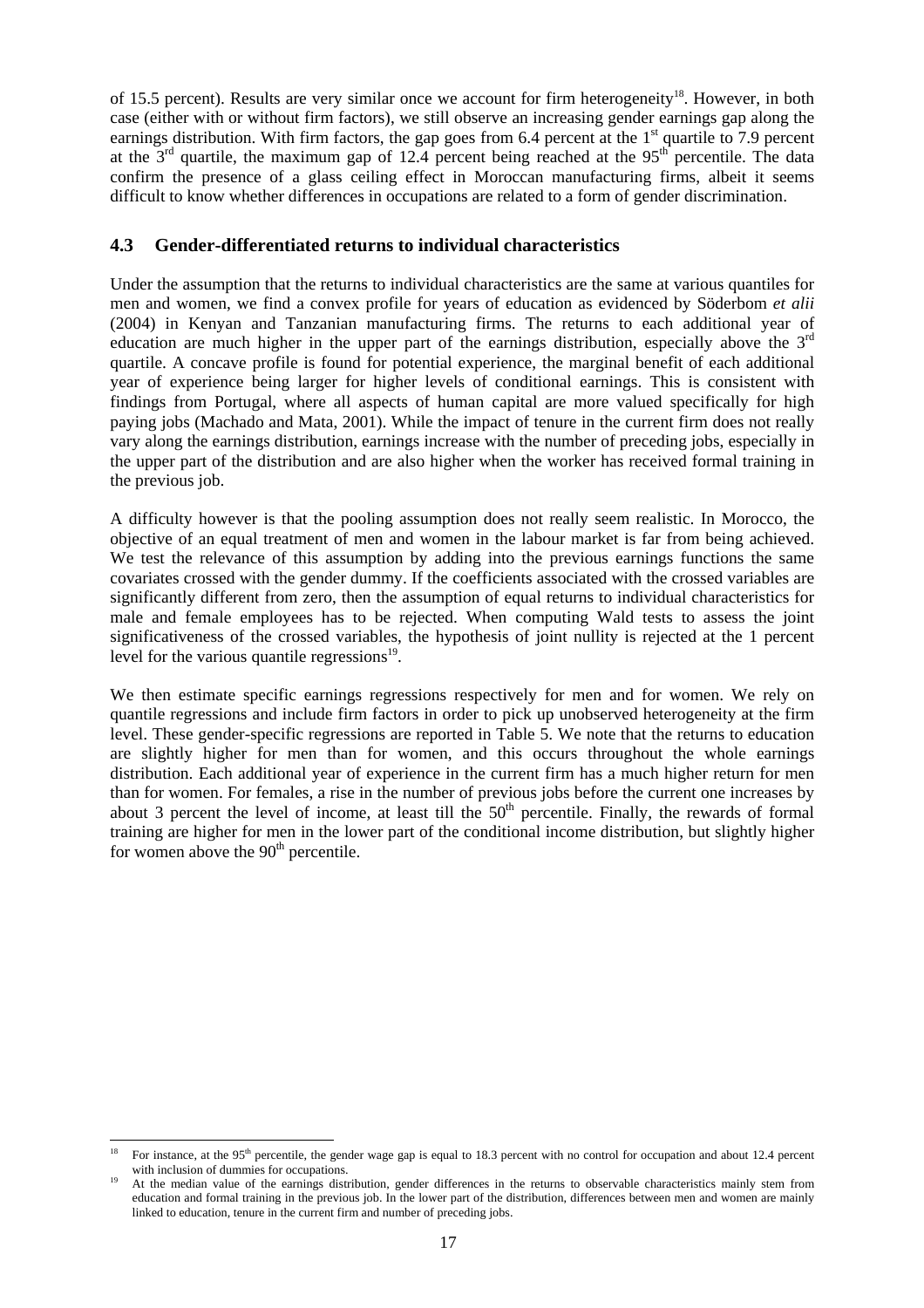| Variables                                               | Quantile regressions |                      |                                  |                      |                      |                             |                        | Fixed effects        |                        |                      |                        |                      |
|---------------------------------------------------------|----------------------|----------------------|----------------------------------|----------------------|----------------------|-----------------------------|------------------------|----------------------|------------------------|----------------------|------------------------|----------------------|
|                                                         | 0.1                  |                      |                                  | 0.25                 |                      | 0.5                         |                        | 0.75                 |                        | 0.9                  |                        |                      |
|                                                         | Men                  | Women                | Men                              | Women                | Men                  | Women                       | Men                    | Women                | Men                    | Women                | Men                    | Women                |
| Constant                                                | $7.000***$           | $7.119***$           | $7.022***$                       | $7.234***$           | $6.986***$           | $7.252***$                  | $7.005***$             | $7.278***$           | $7.200***$             | $7.340***$           | $6.921***$             | $7.059***$           |
|                                                         | (163.43)             | (184.82)             | (216.70)                         | (258.70)             | (183.72)             | (242.65)                    | (112.64)               | (219.19)             | (77.48)                | (110.24)             | (169.64)               | (183.19)             |
| Number of children                                      | $-0.001$             | 0.001                | $-0.004$                         | $0.016***$           | $-0.007$             | $0.030***$                  | 0.001                  | $0.031***$           | $-0.003$               | $0.033***$           | $-0.001$               | $0.028***$           |
|                                                         | (0.23)               | (0.19)               | (1.13)                           | (2.84)               | (1.59)               | (5.32)                      | (0.08)                 | (5.32)               | (0.29)                 | (3.20)               | (0.21)                 | (4.29)               |
| Years of completed schooling                            |                      | 0.006                |                                  | $-0.007***$          |                      |                             |                        |                      | $-0.025***$            |                      |                        |                      |
|                                                         | $0.015***$           |                      | $0.020***$                       |                      | $0.029***$           | $0.015***$                  | $0.023***$             | $0.027***$           |                        | $0.026***$           | $0.032***$             | $0.021***$           |
|                                                         | (2.60)               | (1.32)               | (4.75)                           | (2.01)               | (6.42)               | (3.77)                      | (3.28)                 | (6.17)               | (2.56)                 | (3.01)               | (6.36)                 | (4.08)               |
| (Years of completed schooling) <sup>2</sup> /100        | $0.263***$           | 0.049                | $0.368^{\ast\ast\ast}$           | $0.149***$           | $0.563***$           | $0.282\sp{*}{^\ast\sp{*}}$  | $0.667^{\ast\ast\ast}$ | $0.469***$           | $0.771***$             | $0.615***$           | $0.622***$             | $0.419***$           |
|                                                         | (7.91)               | (1.76)               | (15.53)                          | (6.88)               | (22.01)              | (11.64)                     | (16.82)                | (17.35)              | (13.35)                | (11.34)              | (21.61)                | (13.21)              |
| Years of potential experience                           | $0.018***$           | 0.001                | $0.024***$                       | $0.010***$           | $0.033***$           | $0.024***$                  | $0.039***$             | $0.027***$           | $0.035^{\ast\ast\ast}$ | $0.028***$           | $0.031^{\ast\ast\ast}$ | $0.029***$           |
|                                                         | (6.25)               | (0.36)               | (11.00)                          | (4.93)               | (12.66)              | (10.30)                     | (9.55)                 | (11.05)              | (5.76)                 | (6.19)               | (11.53)                | (10.04)              |
| (Years of potential experience) <sup>2</sup> /100       | $0.026***$           | $-0.002$             | $0.034***$                       | $0.023***$           | $0.043***$           | $0.047***$                  | $0.048***$             | $0.049***$           | $0.032***$             | $0.038***$           | $0.036***$             | $0.048***$           |
|                                                         |                      |                      |                                  |                      |                      |                             |                        |                      |                        |                      |                        |                      |
|                                                         | (5.11)<br>$0.013***$ | (0.38)<br>$0.016***$ | (8.65)<br>$0.011^{\ast\ast\ast}$ | (5.48)<br>$0.009***$ | (9.22)<br>$0.016***$ | (10.15)                     | (6.68)<br>$0.016***$   | (9.72)<br>0.005      | (3.07)<br>$0.025***$   | (4.34)<br>0.002      | (7.78)<br>$0.032***$   | (8.30)<br>$0.009***$ |
| Years of tenure in the current firm                     |                      |                      |                                  |                      |                      | $-0.002$                    |                        |                      |                        |                      |                        |                      |
|                                                         | (4.10)               | (5.14)               | (4.52)                           | (3.71)               | (5.37)               | (0.89)<br>$0.062***$        | (3.75)                 | (1.68)<br>$0.047***$ | (4.00)                 | (0.30)<br>$0.062***$ | (9.02)                 | (2.37)<br>$0.033***$ |
| (Years of tenure in the current firm) <sup>2</sup> /100 | $-0.006$             | $-0.011$             | 0.001                            | 0.002                | $-0.007$             |                             | $-0.006$               |                      | $-0.036$               |                      | $0.059^{***}$          |                      |
|                                                         | (0.58)               | (1.04)               | (0.08)                           | (0.17)               | (0.69)               | (6.44)                      | (0.38)                 | (4.29)               | (1.70)                 | (3.30)               | (5.16)                 | (2.34)               |
| Number of preceding jobs                                | 0.001                | $0.039***$           | $0.008**$                        | $0.029***$           | $0.013***$           | $0.022***$                  | $0.023***$             | $0.026***$           | $0.030***$             | $0.032***$           | $0.012***$             | $0.015***$           |
|                                                         | (0.28)               | (5.89)               | (2.17)                           | (6.94)               | (3.39)               | (5.29)                      | (4.08)                 | (6.08)               | (3.92)                 | (3.97)               | (2.74)                 | (2.78)               |
| Dummy for received formal training in the previous job  | $0.116$ *            | $0.115***$           | $0.179***$                       | 0.046                | $0.352***$           | $0.128***$                  | $0.342***$             | $0.297***$           | $0.272***$             | $0.188***$           | $0.364^{***}$          | $0.246***$           |
|                                                         | (2.42)               | (2.19)               | (4.89)                           | (1.12)               | (8.51)               | (2.82)                      | (5.44)                 | (6.11)               | (2.95)                 | (2.35)               | (8.36)                 | (4.34)               |
| Years of previous unemployment between the two previous | $-0.021$ **          |                      |                                  |                      |                      |                             |                        |                      | $-0.043$ <sup>*</sup>  |                      |                        | $-0.017***$          |
| jobs                                                    |                      | $0.022***$           | $0.036***$                       | $***$<br>0.031       | $0.027***$           | $0.026\sp{*}{^\ast\sp{*}}}$ | $0.051^{\ast\ast\ast}$ | $0.022***$           |                        | $0.032***$           | $0.038***$             |                      |
|                                                         | (1.99)               | (3.25)               | (4.56)                           | (5.37)               | (2.92)               | (3.64)                      | (2.93)                 | (2.65)               | (1.82)                 | (2.85)               | (37.97)                | (25.90)              |
| Number of observations                                  | 4675                 | 3111                 | 4675                             | 3111                 | 4675                 | 3111                        | 4675                   | 3111                 | 4675                   | 3111                 | 4675                   | 3111                 |
| Pseudo $R^2/R^2$                                        | 0.122                | 0.122                | 0.159                            | 0.115                | 0.255                | 0.158                       | 0.327                  | 0.275                | 0.378                  | 0.334                | 0.398                  | 0.286                |

| Table 5: |  |  |  |  |  | Gender-specific quantile and OLS regressions with firm factors of the log monthly earnings |
|----------|--|--|--|--|--|--------------------------------------------------------------------------------------------|
|----------|--|--|--|--|--|--------------------------------------------------------------------------------------------|

Source: FACS Morocco 2000 Absolute values of *t* statistics are in parentheses. Significance levels are respectively 1% (\*\*\*), 5% (\*\*) and 10% (\*).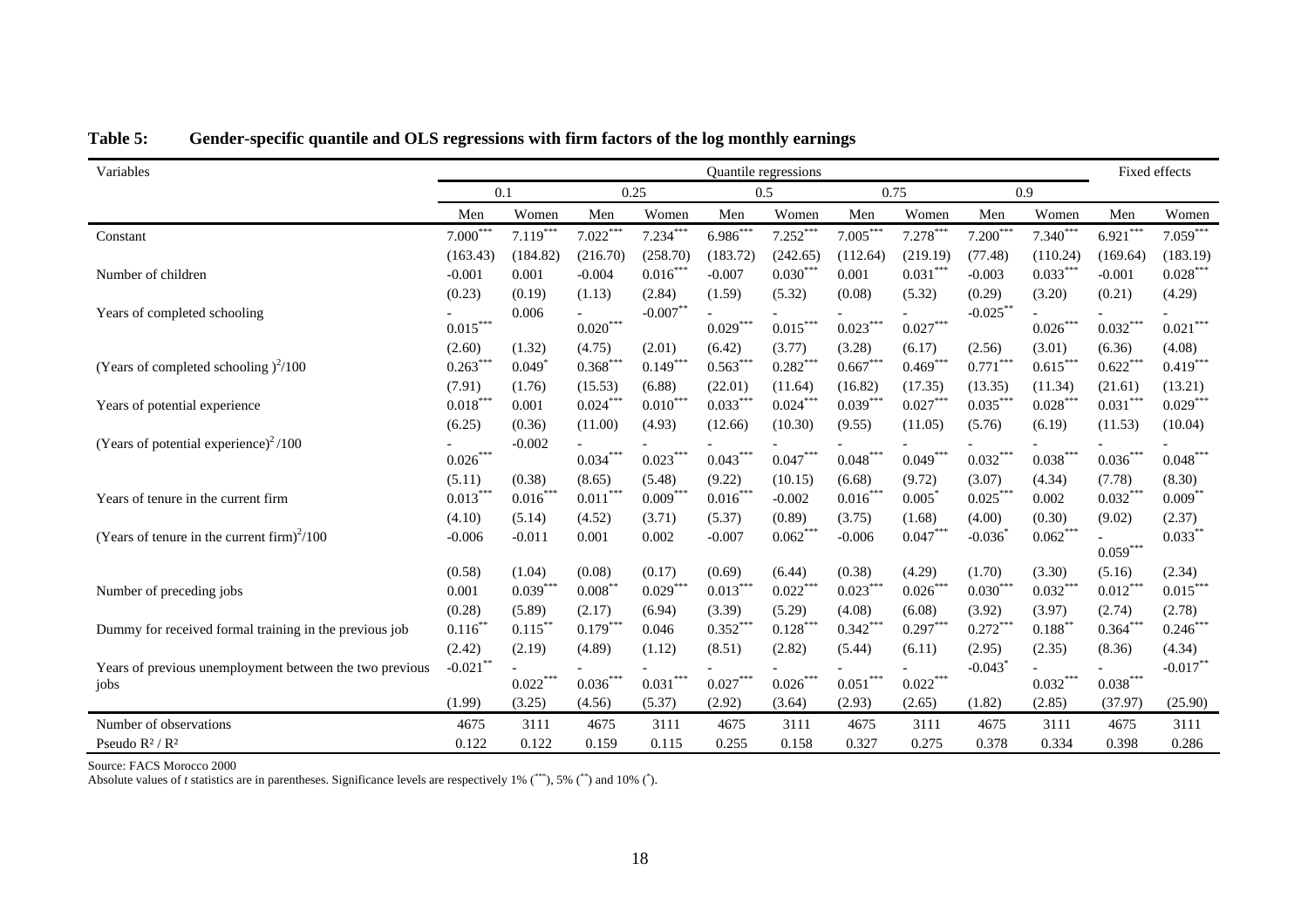#### **5 ADDITIONAL FINDINGS**

l

#### **5.1 Insights from decomposition analyses**

We turn to a decomposition analysis of the gender pay gap. We seek to decompose the difference between the male and female log earnings distributions into two components. The first one is due to differences in labour market characteristics between male and female employees. The second is related to differences in the returns that men and women receive for their observable characteristics. We proceed in the following way.

First, we implement the classical Oaxaca-Blinder decomposition, whose aim is to identify the sources of differences between the means of the male and female distribution (Oaxaca and Ramson, 1994). Formally, let us denote by  $\beta^m$  and  $\beta^f$  the men and women's returns to labour market characteristics, respectively  $x^m$  and  $x^f$ . The decomposition of the difference between the male and female earnings densities may be expressed as:

$$
x^m \beta^m - x^f \beta^f = x^m (\beta^m - \beta^f) + (x^m - x^f) \beta^f
$$
 (2)

meaning that the counterfactual distribution is defined as the one that would arise if women were endowed on the basis of men's labour market characteristics and were paid like women<sup>20</sup>. In (2), the first term on the right hand side indicates the magnitude of the gap at the mean of the sample which is due to differences in the rewards to these characteristics. The second term indicates the magnitude of the mean gap which is due to dissimilarities in labour market characteristics.

Following the technique recently discussed in Machado and Mata (2005), we have also implemented the above decomposition at each quantile of the earnings distribution. The decomposition of the difference between the male and female earnings densities is now:

$$
x^m \beta^m(\theta) - x^f \beta^f(\theta) = x^m (\beta^m(\theta) - \beta^f(\theta)) + (x^m - x^f) \beta^f(\theta)
$$
\n(3)

with  $\beta^{m}(\theta)$  and  $\beta^{f}(\theta)$  the returns to the different covariates at the  $\theta^{th}$  quantile of the log earnings distribution. To construct the counterfactual density, we rely on the three following steps. First, we draw a random sample of 150 numbers from a standard uniform distribution. Then, using these different numbers denoted by  $\theta_i$ , with  $j = 1, ..., 150$ , we estimate the quantile regressions coefficient vectors  $\beta^f(\theta_j)$  for the various *j* using the female subsample. Finally, we take a draw *j* times with replacement from the male subsample and generate the predicted earnings  $x^m\beta^f(\theta_j)$ . This counterfactual female log wage density indicates what men would have earned if they were paid like women $21$ .

Let us first discuss the decomposition at the mean. As shown in Table 6, the gender gap is equal to 24.4 percent at the mean of the sample. Around one half of the gap is due to differences between men and women in the characteristics introduced into the regressions (13.3 percent). The other half (11.1 percent) stems from gender differences in the rewards to these covariates. Another finding is that accounting for firm factors has little impact on the mean decomposition. The gender gap is virtually the same and we observe only a very small decrease in the weight of the component due to differences in observable characteristics.

Note that a second counterfactual density may be constructed. It would be the density that would arise if men were endowed on the basis of women's labour market characteristics, but were paid like men.

<sup>&</sup>lt;sup>21</sup> In order to get standard errors for the different terms of the quantile decomposition, we replicate the whole procedure exactly 50 times.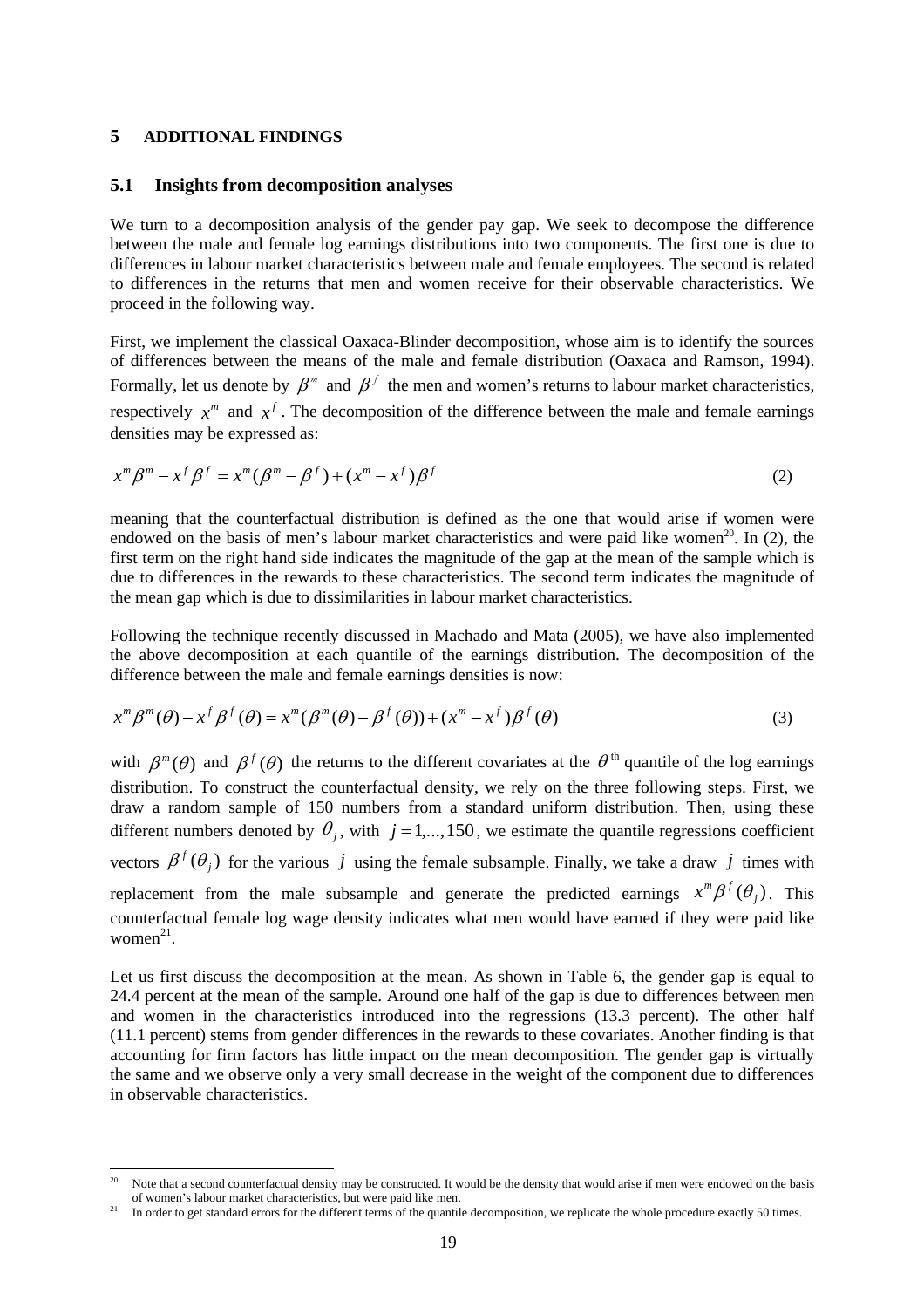| Table 6: | Mean and quantile decompositions of the gender earnings gap |  |  |
|----------|-------------------------------------------------------------|--|--|
|          |                                                             |  |  |

| <b>Type of decomposition</b> |                                                                                                                                                                                                                                                                                                                                                                                                                                         | <b>Difference in characteristics</b> |                 |                   | <b>Total difference</b> |                   |  |
|------------------------------|-----------------------------------------------------------------------------------------------------------------------------------------------------------------------------------------------------------------------------------------------------------------------------------------------------------------------------------------------------------------------------------------------------------------------------------------|--------------------------------------|-----------------|-------------------|-------------------------|-------------------|--|
|                              | No firm factors                                                                                                                                                                                                                                                                                                                                                                                                                         | With firm factors                    | No firm factors | With firm factors | No firm factors         | With firm factors |  |
| Oaxaca-Blinder decomposition |                                                                                                                                                                                                                                                                                                                                                                                                                                         |                                      |                 |                   |                         |                   |  |
| Mean                         | 0.1333                                                                                                                                                                                                                                                                                                                                                                                                                                  | 0.1288                               | 0.1108          | 0.1153            | 0.2441                  | 0.2441            |  |
|                              | (0.0100)                                                                                                                                                                                                                                                                                                                                                                                                                                | (0.0108)                             | (0.0129)        | (0.0129)          | (0.0124)                | (0.0124)          |  |
| Machado-Mata decomposition   |                                                                                                                                                                                                                                                                                                                                                                                                                                         |                                      |                 |                   |                         |                   |  |
|                              | 0.0556                                                                                                                                                                                                                                                                                                                                                                                                                                  | 0.0502                               | 0.0692          | 0.0734            | 0.1248                  | 0.1237            |  |
| Percentile 10                | (0.0038)                                                                                                                                                                                                                                                                                                                                                                                                                                | (0.0052)                             | (0.0072)        | (0.0039)          | (0.0048)                | (0.0076)          |  |
|                              | 0.0583                                                                                                                                                                                                                                                                                                                                                                                                                                  | 0.0622                               | 0.0996          | 0.0994            | 0.1580                  | 0.1617            |  |
| Percentile 25                | <b>Difference in coefficients</b><br>(0.0033)<br>(0.0031)<br>(0.0088)<br>(0.0071)<br>(0.0108)<br>0.0945<br>0.1032<br>0.1370<br>0.1318<br>0.2316<br>(0.0055)<br>(0.0108)<br>(0.0086)<br>(0.0036)<br>(0.0124)<br>0.1372<br>0.3364<br>0.1475<br>0.1888<br>0.1900<br>(0.0096)<br>(0.0070)<br>(0.0094)<br>(0.0166)<br>(0.0145)<br>0.2191<br>0.1825<br>0.1978<br>0.3881<br>0.1689<br>(0.0181)<br>(0.0079)<br>(0.0148)<br>(0.0146)<br>(0.0132) | (0.0082)                             |                 |                   |                         |                   |  |
|                              |                                                                                                                                                                                                                                                                                                                                                                                                                                         |                                      |                 |                   |                         | 0.2351            |  |
| Percentile 50                |                                                                                                                                                                                                                                                                                                                                                                                                                                         |                                      | (0.0090)        |                   |                         |                   |  |
|                              |                                                                                                                                                                                                                                                                                                                                                                                                                                         |                                      |                 |                   |                         | 0.3273            |  |
| Percentile 75                |                                                                                                                                                                                                                                                                                                                                                                                                                                         |                                      |                 |                   | (0.0182)                |                   |  |
|                              |                                                                                                                                                                                                                                                                                                                                                                                                                                         |                                      |                 |                   |                         | 0.3803            |  |
| Percentile 90                |                                                                                                                                                                                                                                                                                                                                                                                                                                         |                                      |                 |                   |                         | (0.0099)          |  |

Source: FACS Morocco 2000.

Note: For the quantile decomposition, standard errors in parentheses are obtained with 50 replications of the decomposition.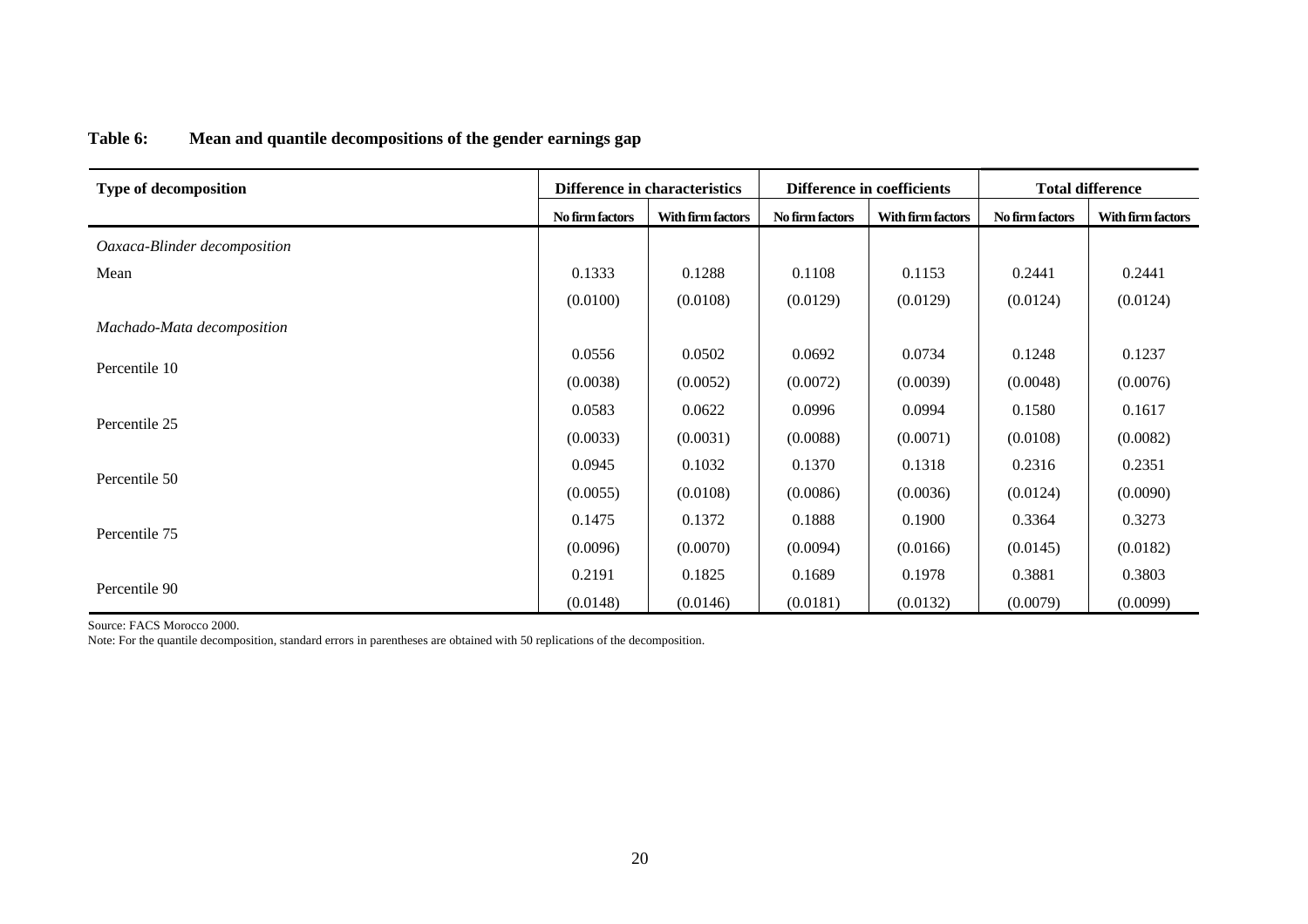We now consider the quantile decomposition performed respectively at the  $10^{th}$ ,  $25^{th}$ ,  $50^{th}$ ,  $75^{th}$  and  $90^{th}$ percentiles of the distribution. Using women's returns and assuming that these females have the male distribution of labour market characteristics, the counterfactual gender earnings gap is much lower than the observed pay gap. At the median of the distribution, the total gender gap is around 23.2 percent. This gap depends more heavily on differences in coefficients (13.7 percent) than in differences in characteristics (9.5 percent). While the weight of both components is almost identical in the lower part of the distribution, we observe conversely that differences in characteristics are relatively more important in the upper part of the earnings distribution.

The fact that gender differences in individual characteristics explain the larger gap observed at the top of the distribution is at odd with empirical findings in developed countries. For instance, in Sweden, the gender pay gap mainly stems from differences in the rewards of individual variables (Albrecht *et alii*, 2003). Another finding is that introducing the firm factors in the decomposition increases the weight of the component measuring differences in coefficients at the top of the distribution  $(90<sup>th</sup>$ percentile). Conversely, it has little effect at the bottom of the distribution. Within firms where women and men have identical labour market characteristics, females are less rewarded for their observed endowments than males when they reach top positions.

#### **5.2 Wage growth and the gender gap**

All the previous regressions that show an increasing gender wage gap along the earnings distribution are based on the earnings level in 1999. Since the data also include information on the level of earnings in 1998, we now investigate the impact of gender on the log wage growth. Although we have a one year period, the focus on the log wage growth allows us to control for individual heterogeneity.

Suppose that there exists an unobserved worker fixed effect  $\phi$ <sup>*i*</sup>, constant over time. We can express the earnings levels for the two periods as  $w_{ij}^{98} = x_{ij}^{98} \cdot \beta^{98} + \phi_i + \varepsilon_{ij}^{98}$  and  $w_{ij}^{99} = x_{ij}^{99} \cdot \beta^{99} + \phi_i + \varepsilon_{ij}^{99}$ . Then, relying on a first-difference approach, we get:

$$
w_{ij}^{99} - w_{ij}^{98} = x_{ij}^{99} \cdot \beta^{99} - x_{ij}^{98} \cdot \beta^{98} + \varepsilon_{ij}^{99} - \varepsilon_{ij}^{98}
$$
 (4)

so that the individual fixed component is removed. A difficulty with the difference approach in this context is that many covariates introduced into the earnings equation are fixed over time, so that they can no longer be included as covariates. Another problem stems from the fact that for many workers, there is absolutely no change in earnings between 1998 and 1999. A quantile regression method would clearly not make sense in this context.

We estimate instead linear regression models by gender as in Manning and Swaffield (2005). The idea is to compare the predicted wage growth by gender, depending on a set of covariates. However, unlike these authors who only focus on the mean of the log wage growth, we also wonder whether there exist any gender differences in the earnings growth depending on the workers' relative position across the earnings distribution. For that purpose, we choose to perform our estimations conditional on the initial position in the distribution. Specifically, we compute the predicted log earnings growth for four subsamples, which are given by the belonging to the various quartiles of earnings in  $1998^{22}$ .

We first calculate the means of the log earnings growth for men and women, with no explanatory variables. As shown in Table 7, there exist some slight differences by gender. Among those who were in the lowest quartile in 1998, the mean rise in income is about 1 point of percentage higher for women. A different pattern is found for the three remaining quartiles since the wage growth is more important for men, albeit the differences are not significant (about 0.30 percentage point). Then, we introduce potential experience alone in a quadratic form in the regressions. For the lowest quartile, we

l Note that we loose 8 percent and 11 percent of the sub-samples of men and women respectively due to missing data on the level of earnings in 1998. Except a lower average years of tenure in the current firm (1.3 instead of 8 years), these individuals have no other noticeable differentiated human capital characteristics as compared to the individuals for whom earnings in 1998 are available.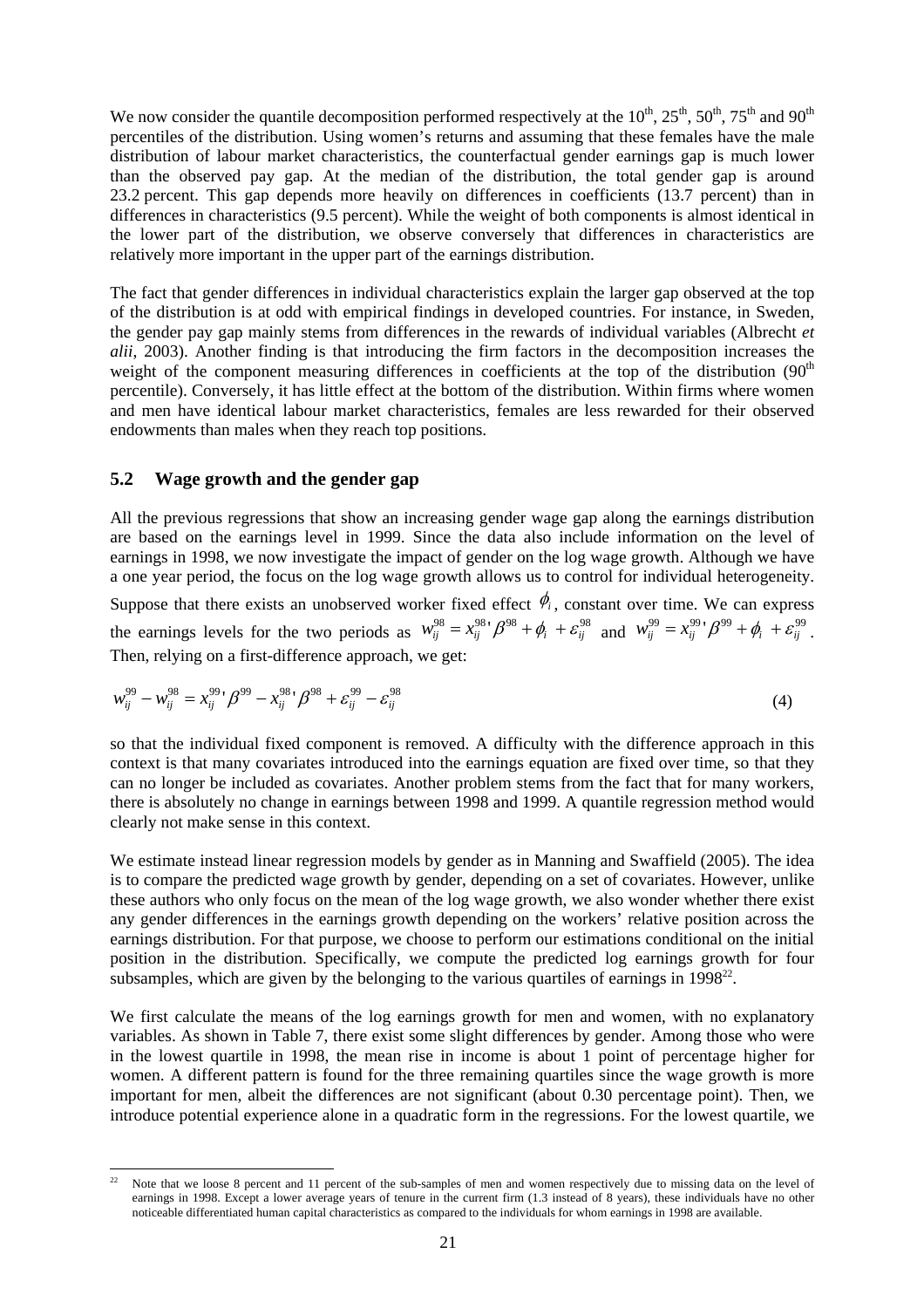still find a higher growth for women, but the magnitude of the growth gap is now reduced. Conversely, for the third and fourth quartiles of incomes, we obtain a much higher positive value for the gender difference in wage growth.

| Dependent variable :                                                                                                |         |      |      |                |            |  |  |  |
|---------------------------------------------------------------------------------------------------------------------|---------|------|------|----------------|------------|--|--|--|
| Log earnings $1999 - Log$ earnings $1998$                                                                           |         | 2    | 3    | $\overline{4}$ | Mean value |  |  |  |
| (1) No control variables                                                                                            |         |      |      |                |            |  |  |  |
| Men $(n=4302)$                                                                                                      | 4.31    | 2.43 | 3.52 | 2.59           | 3.17       |  |  |  |
| Women $(n=2759)$                                                                                                    | 5.27    | 2.23 | 3.13 | 2.23           | 3.47       |  |  |  |
| Difference                                                                                                          | $-0.96$ | 0.20 | 0.39 | 0.36           | $-0.30$    |  |  |  |
| (2) Control variables: potential experience, potential experience squared                                           |         |      |      |                |            |  |  |  |
| Men                                                                                                                 | 4.53    | 2.53 | 4.00 | 2.70           | 3.38       |  |  |  |
| Women                                                                                                               | 4.76    | 2.36 | 2.66 | 1.96           | 3.23       |  |  |  |
| Difference                                                                                                          | $-0.23$ | 0.17 | 1.34 | 0.74           | 0.15       |  |  |  |
| $(3)$ Control variables: same as $(2)$ + number of children, years of schooling, tenure in the current firm, number |         |      |      |                |            |  |  |  |
| of preceding jobs, formal training in the previous job, years of previous unemployment between the two              |         |      |      |                |            |  |  |  |
| previous jobs                                                                                                       |         |      |      |                |            |  |  |  |
| Men                                                                                                                 | 4.81    | 3.07 | 4.11 | 3.03           | 3.41       |  |  |  |
| Women                                                                                                               | 5.55    | 2.81 | 3.05 | 0.93           | 3.38       |  |  |  |
| Difference                                                                                                          | $-0.74$ | 0.26 | 1.06 | 2.1            | 0.03       |  |  |  |
| (4) Control variables: same as $(3)$ + occupational status                                                          |         |      |      |                |            |  |  |  |
| Men                                                                                                                 | 5.69    | 3.63 | 4.18 | 2.86           | 3.40       |  |  |  |
| Women                                                                                                               | 6.86    | 3.30 | 3.01 | 0.76           | 3.37       |  |  |  |
| Difference                                                                                                          | $-1.17$ | 0.33 | 1.17 | 2.1            | 0.03       |  |  |  |

#### **Table 7: Predicted earnings growth and gender effect**

Source: FACS Morocco 2000.

This suggests that the glass ceiling effect may be stronger at older ages in manufacturing firms in Morocco, as high wage men benefit from higher increase in earnings than women. However, a focus on mean values for wage growth would lead to misleading conclusions, since a comparison of the male and female mean wage growth leads to an insignificant gap of 0.03 percent. Finally, we estimate two additional models with more control variables and get the following results. First, we get more acute gender differences. In the lowest quartile, women benefit from more generous increase in income, while the mean growth is about 2 percent higher for men in the highest quartile. Second, differences in log earnings growth are not really affected by the inclusion of occupation status, the male excess gap ranging from -1.2 percent for the first quartile till +2.1 percent for the upper one.

#### **5.3 The within-firm gender earnings gap**

We finally investigate the factors that influence firms to pay different premia for men and women. We restrict our attention to the mean of the earnings distribution and focus on the difference between the male and female firm fixed effects stemming from the regressions:

$$
w_{ij}^m = x_{ij}^m' \beta^m + \phi_j^m + \varepsilon_{ij}^m
$$
  
\n
$$
w_j^f = x_{j}^f \beta^f + \phi^f + \varepsilon^f
$$
\n(5)

$$
w_{ij}^f = x_{ij}^f \cdot \beta^f + \phi_j^f + \varepsilon_{ij}^f \tag{6}
$$

Both fixed effect models are estimated on the sample of firms which have at least two male and two female observations<sup>23</sup>. These regressions are estimated on 2,999 male workers and 2,487 female workers and we retrieve for a given firm the fixed effects respectively for men and women. A *F*-test

l 23 This reduces by less than one third our initial sample of firms. For comparisons, summary statistics of the firms' characteristics for the restricted and unrestricted samples of firms are reported in Table 1. Let us note that the sample restriction hardly changed anything with regard to the sectoral distribution and other firm characteristics. As a matter of fact, the only noticeable changes between the two samples are quite expected and concern the share of female employees and the proportion of garment firms in the sample (which are highly female intensive in Morocco).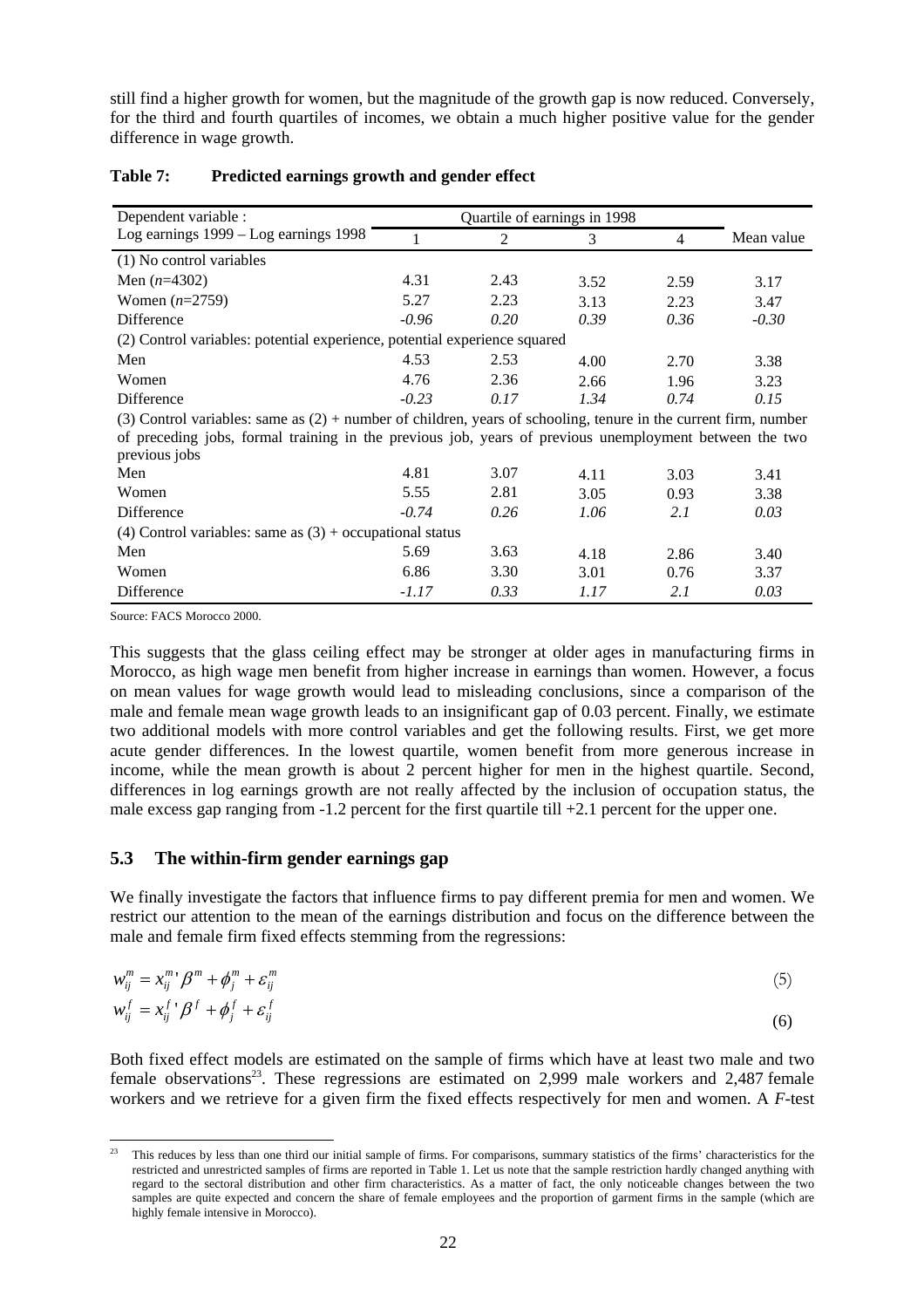indicates that the two sets of fixed effects  $\hat{\phi}_j^m$  and  $\hat{\phi}_j^f$  are significantly different. Then, we follow Meng (2004) and compute the difference  $\hat{\phi}_j^m - \hat{\phi}_j^f$  that may be seen as an estimate of the within-firm gender earnings gap.

| Variables                                                                               |            | Control for the effect of |                        | No control for the effect of |                        |  |
|-----------------------------------------------------------------------------------------|------------|---------------------------|------------------------|------------------------------|------------------------|--|
|                                                                                         |            |                           | occupation on earnings |                              | occupation on earnings |  |
|                                                                                         |            | (1)                       | (2)                    | (3)                          | (4)                    |  |
| Sectoral dummies (Ref: Garment firms)                                                   | Food       | 0.025                     | $-0.008$               | $-0.008$                     | $-0.039$               |  |
|                                                                                         |            | (0.63)                    | (0.16)                 | (0.18)                       | (0.69)                 |  |
|                                                                                         | Textile    | $0.065**$                 | $0.067*$               | 0.039                        | 0.038                  |  |
|                                                                                         |            | (2.04)                    | (1.77)                 | (1.07)                       | (0.85)                 |  |
|                                                                                         | Leather    | 0.030                     | 0.034                  | $-0.005$                     | 0.009                  |  |
|                                                                                         |            | (0.76)                    | (0.66)                 | (0.11)                       | (0.17)                 |  |
|                                                                                         | Electrical | $0.190***$                | $0.190**$              | $0.131*$                     | 0.122                  |  |
|                                                                                         |            | (2.72)                    | (2.56)                 | (1.66)                       | (1.42)                 |  |
|                                                                                         | Chemicals  | $-0.049$                  | $-0.079$               | $-0.092$                     | $-0.131*$              |  |
|                                                                                         |            | (0.98)                    | (1.35)                 | (1.61)                       | (1.85)                 |  |
|                                                                                         | Plastics   | 0.019                     | 0.020                  | $-0.031$                     | $-0.038$               |  |
|                                                                                         |            | (0.35)                    | (0.30)                 | (0.47)                       | (0.46)                 |  |
| Primarily exporting firms                                                               |            | $-0.029$                  | $-0.013$               | $-0.040$                     | $-0.025$               |  |
|                                                                                         |            | (0.99)                    | (0.36)                 | (1.19)                       | (0.57)                 |  |
| Number of local competitors for the principal product                                   |            | 0.000                     | 0.000                  | 0.000                        | 0.000                  |  |
|                                                                                         |            | (0.26)                    | (0.29)                 | (0.94)                       | (0.96)                 |  |
| Market share                                                                            |            | 0.001                     | $0.001*$               | 0.001                        | 0.001                  |  |
|                                                                                         |            | (1.28)                    | (1.83)                 | (1.06)                       | (1.10)                 |  |
| Share of female employees                                                               |            | 0.002                     | 0.002                  | 0.001                        | 0.001                  |  |
|                                                                                         |            | (0.93)                    | (1.20)                 | (0.45)                       | (0.33)                 |  |
| Firm size                                                                               |            | $0.045***$                | $0.040**$              | 0.020                        | 0.013                  |  |
| $(1: <50$ employees, 2: 50 <employees 150,="" 3:="" <="" employees=""> 150)</employees> |            | (2.63)                    | (2.01)                 | (1.07)                       | (0.56)                 |  |
| Are the employees unionised? (1 if yes)                                                 |            | 0.017                     | 0.047                  | $-0.023$                     | 0.018                  |  |
|                                                                                         |            | (0.33)                    | (0.85)                 | (0.31)                       | (0.20)                 |  |
| Share of unionised employees                                                            |            | $-0.073$                  | $-0.072$               | $-0.049$                     | $-0.069$               |  |
|                                                                                         |            | (1.18)                    | (1.27)                 | (0.55)                       | (0.72)                 |  |
| Qualified employees being dominant occupation (1 if yes)                                |            | $-0.027$                  | $-0.037$               | $-0.013$                     | $-0.037$               |  |
|                                                                                         |            | (1.06)                    | (1.24)                 | (0.46)                       | (1.09)                 |  |
| Share of managers higher than 10% of the total employees                                |            | $-0.069$                  | $-0.077$               | $-0.143***$                  | $-0.174**$             |  |
| (1 if yes)                                                                              |            | (1.59)                    | (1.42)                 | (2.83)                       | (2.57)                 |  |
| Highly labour intensive firms in 1998                                                   |            | 0.066                     | 0.084                  | $0.094*$                     | $0.112*$               |  |
| $(1$ if labour costs > 75% total costs)                                                 |            | (1.44)                    | (1.46)                 | (1.80)                       | (1.75)                 |  |
| Firms with more than 75% foreign owned (1 if yes)                                       |            | $0.172**$                 | $0.152**$              | $0.155*$                     | 0.137                  |  |
|                                                                                         |            | (2.28)                    | (2.00)                 | (1.86)                       | (1.65)                 |  |
| Profitable firms (1 if yes)                                                             |            | $-0.032$                  | $-0.019$               | $-0.026$                     | $-0.033$               |  |
|                                                                                         |            | (1.21)                    | (0.62)                 | (0.90)                       | (0.95)                 |  |
| Share of days lost due to absenteeism                                                   |            |                           | $-0.779*$              |                              | $-0.904**$             |  |
|                                                                                         |            |                           | (1.88)                 |                              | (2.17)                 |  |
| Share of days lost due to strike $i$                                                    |            |                           | 1.269*                 |                              | $1.151*$               |  |
|                                                                                         |            |                           | (1.93)                 |                              | (1.92)                 |  |
| Share of sales lost due to theft $\iota$                                                |            |                           | 9.004***               |                              | 9.676***               |  |
|                                                                                         |            |                           | (3.39)                 |                              | (3.87)                 |  |
| Share of executives promoted in 1999                                                    |            |                           | $0.833**$              |                              | 0.774                  |  |
|                                                                                         |            |                           | (2.39)                 |                              | (1.43)                 |  |
| Number of on-the-job day-trainees in 1999                                               |            |                           | $-0.000$               |                              | $-0.000$               |  |
|                                                                                         |            |                           | (1.17)                 |                              | (0.11)                 |  |
| Constant                                                                                |            | $-0.104**$                | $-0.114*$              | $-0.020$                     | 0.004                  |  |
|                                                                                         |            | (2.40)                    | (1.93)                 | (0.42)                       | (0.05)                 |  |
| Observations                                                                            |            | 442                       | 338                    | 442                          | 338                    |  |
| R-squared                                                                               |            | 0.0950                    | 0.1529                 | 0.0781                       | 0.1281                 |  |

#### **Table 8: Effects of firm characteristics on the within-firm gender earnings gap**

The dependent variable is the difference in fixed effects  $\hat{\phi}_j^m - \hat{\phi}_j^f$  in 1999. Robust t statistics are in parentheses. \*\*\*, \*\* and \* mean respectively significant at the 1%, 5% and 10% levels.

(*i*) Because of the large number of missing values for these firm variables (about 20% of the firm sample), we use the modified zero-order regression method described in Maddala (1977). Observations with missing information are set to zero and we include in the regression a dummy variable for the missing observations.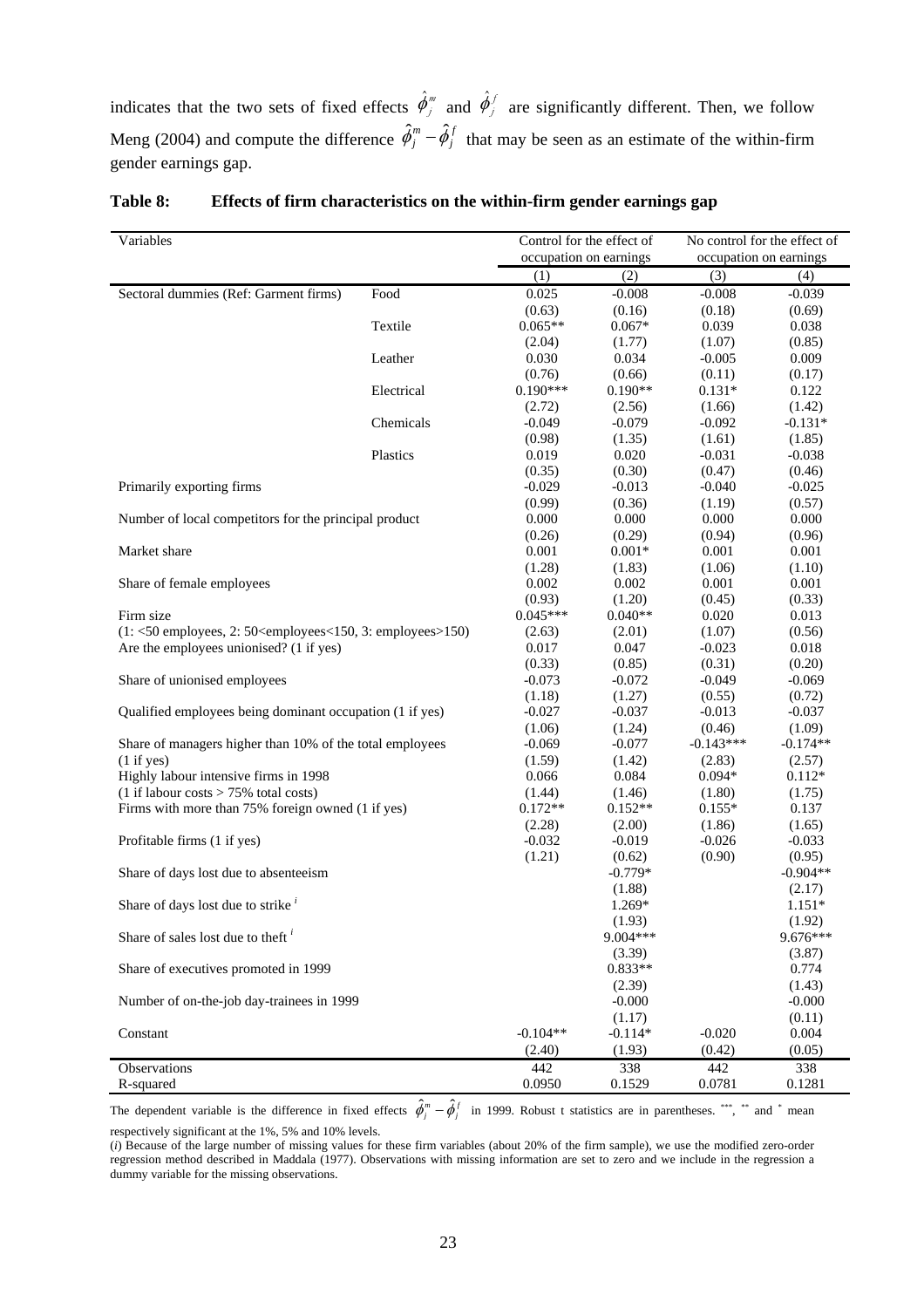To explain this within-firm, we introduce explanatory variables related to observable firm characteristics. The difference in fixed effects is estimated using simple OLS regressions, and the corresponding estimates are shown in Table 8. We perform two sets of estimates, as we present the determinants of the within-firm gender earnings gap obtained alternatively with and without dummies for individual occupation in the first step earnings regressions<sup>24</sup>. Explaining the within-firm gender earnings gap is quite difficult, as the  $R<sup>2</sup>$  is around 10 percent. Meng and Meurs (2004) find that less than 4 percent of the variation of this within-firm gender gap is explained by observable firm characteristics in France and about 7 percent in Australia.

A few sectoral dummies are statistically significant in the regressions, at least with controls for the effect of occupation on earnings. Compared to garment companies, the within-firm gender gap is significantly higher in the electrical and textile sectors. Also, the firm gender pay gap is an increasing function of the firm size, which may be due to more opportunities for large firms to discriminate between their male and female workers. Moreover, the data indicate that firms which are mainly foreign-owned operate with more discrimination with respect to female workers than other firms. These results may be explained by the fact that, under strong product market competition, firms may not be able to afford to discriminate and will therefore try to reduce the level of discrimination (Arrow, 1973). By contrast, firms with more market power, such as foreign-owned or large firms in our case, may be more likely to discriminate against women (Hellerstein *et alii*,  $2002)^{25}$ .

Another argument that explains why some firms may be more likely to discriminate than others concerns the availability of information on workers' productivity. The dummy for a high share of managers in the firms exerts a negative impact on the within-firm gender gap. This can be explained by the fact that firms with high supervision rates have a priori more information on workers' productivity. Observing individual productivity may reduce uncertainty and therefore the tendency to discriminate. In the same vein, highly labour intensive firms, where productivity can less easily be observed, discriminate more than other firms. Moreover, the share of days lost due to strike and the share of sales lost due to theft have significant and positive effects on the size of the within-firm gender pay gap. This may also reveal that discrimination practices arise in firms where there is greater uncertainty on workers' behaviour<sup>26</sup>.

Finally, another interesting result concerns the firms' promotion policy. Firms with a high share of promoted executives the last year considered are characterised by higher within-firm gender gap. This may be a sign that promotion is essentially reserved to males in this type of firms. These genderdifferentiated promotions are one of the sources of the glass ceiling effect and are fully consistent with our previous results on wage growth.

#### **6 CONCLUSION**

In this paper, we investigate the relevance of the glass ceiling hypothesis in Morocco, according to which in developed countries, there exist larger gender wage gaps at the upper tail of the wage distribution. Using a matched worker-firm data set of more than 8,000 employees and 850 employers, we estimate quantile regressions and perform counterfactual gender earnings gap decompositions at different quantiles while taking account of firms' effects on earnings differentials. We then propose estimates of the within-firm earnings growth by gender as well as estimates of the determinants of the within-firm gender earnings gap using our information on the firms' characteristics.

Our estimates lead to the following results. As in many developed countries, there exists a glass ceiling effect in manufacturing firms of Morocco, the earnings gap being much higher at the top of the

 $\overline{24}$ 24 Again, it is debatable whether job characteristics or occupation should be taken into account. If employers differentiate between men and women through their to hire into certain occupations, then occupational assignment is an outcome of employer practices rather than an outcome of individual choice or productivity differences (Altonji and Blank, 1999). Conversely, it could be argued that analyses

omitting occupation may underestimate the importance of background and choice-based characteristics on labour market outcomes.<br>Note that the variable indicating the firm's market share is significant in column 2 only (at t

effect on the within-firm gender gap indeed.<br>However, let us note that the share of days lost due to absenteeism plays significantly in opposite sense, which recommends us to interpret these proxies of uncertainty with some cautious.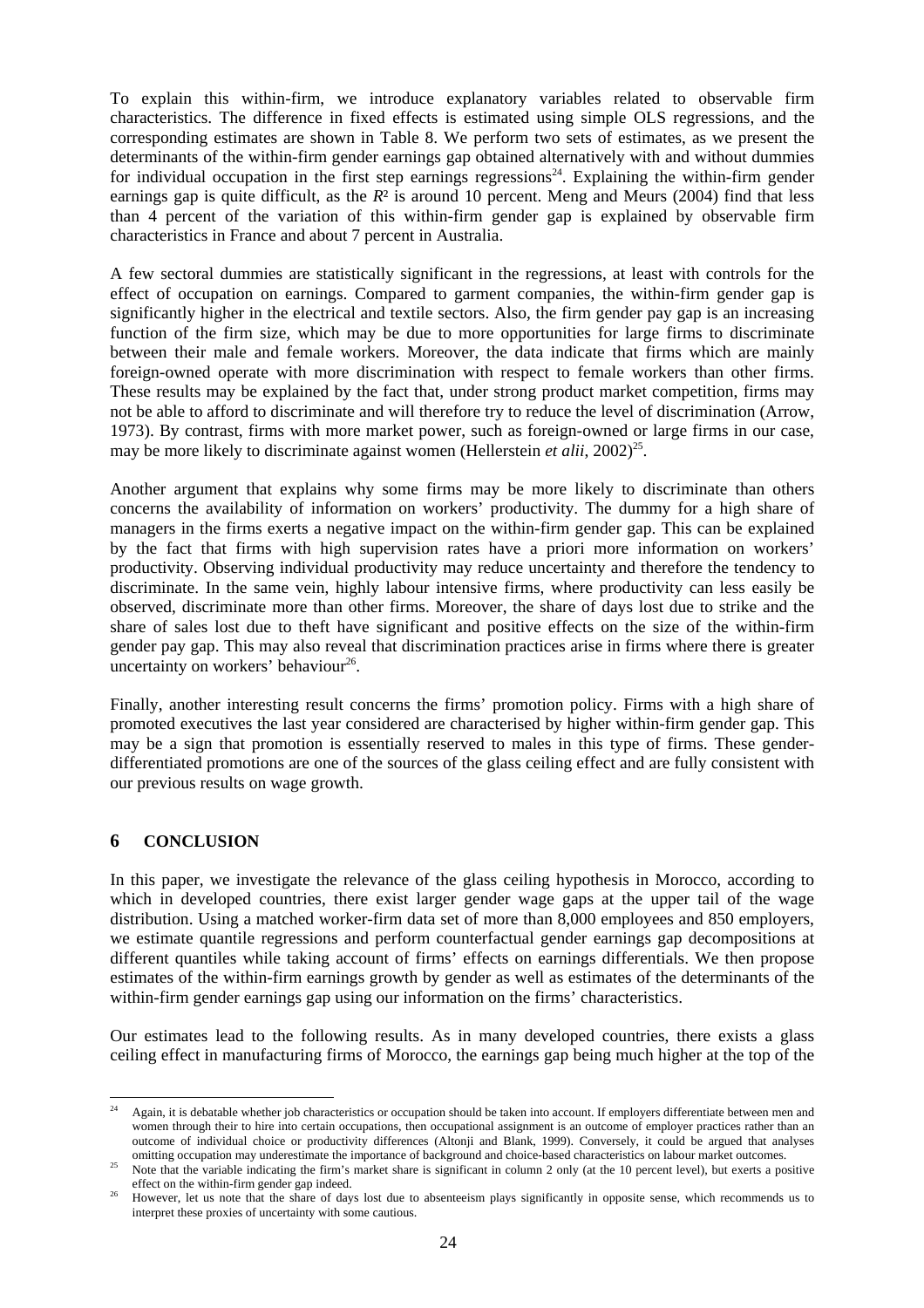distribution than at the bottom. According to the results of the counterfactual density without firm heterogeneity controls, gender differences in labour market characteristics mostly explain the larger gap observed at the top of the distribution. This result is at odd with empirical findings in developed countries, in particular those in Sweden by Albrecht *et alii* (2003), where the bulk of the gender pay gap is mainly due to differences in the returns to individual characteristics (especially in the upper part of the distribution).

The previous authors having evidenced the presence of the glass ceiling phenomenon did not make use of matched worker-firm data. Moreover, our study is the first one of this kind being applied on a developing country. Our findings suggest that it matters to account for firms' characteristics. Indeed, controlling for firm-specific effects increases the value and significance of the gender dummy coefficient along the earnings distribution. Not only the gender gap is not reduced when capturing the firm effects on earnings differentials, but it widens significantly in the upper tail of the earnings distribution, thereby reinforcing the presence of the glass ceiling phenomenon.

Then, the results of the counterfactual decompositions with firm effects emphasise that, within firms where women and men have identical labour market characteristics, females are less rewarded for their observed endowments than males are and this is all the more true when they reach top positions. Hence, empirical results on the log gender pay gap which would not control for the firm effects may *understate* the earnings differences between men and women. In that sense, our results evidenced for a developing country like Morocco are different from those observed in European countries where the gender wage gap is often observed to be *overstated* when controls for firm heterogeneity are missing.

Our study also goes one step further by comparing the wage growth by gender along the earnings distribution. Our results suggest that the glass ceiling effect might be reinforced over time in Morocco, as high wage male workers benefit from higher increase in earnings than women do. Finally, thanks to the rich firm-level information, we are able to disentangle the various forces at work in the formation of the within-firm gender earnings gap. Among other results, we find that observing individual productivity and getting information on workers is likely to reduce employers' uncertainty, which in turn leaves fewer places to gender earnings discrimination.

From a policy viewpoint, the next step is to understand the causes of the glass ceiling. If the gender pay gap is linked to the work environment faced by women, this implies that all the policies which may influence the interaction between work and family matters. For instance, policies providing strong incentive to participate in the labour force for women, like financial benefits after birth or subsidized access to day care, may discourage a strong career commitment from parents. This would be taken into account by employers, who would expect a much lower career commitment from female employees. At the same time, it may be very difficult for career oriented women with low or medium wage to hire household help or to pay for formal child care, leading to a lower involvement in their jobs.

In developing countries, the glass ceiling effect is more likely to depend on the different educational choices of men and women since family policies are often inexistent there or insufficiently implemented. In Morocco for instance, managers in manufacturing firms are most often recruited from a limited number of educational backgrounds, in particular technical fields such as engineering or business administration. The difficulty is that women most often lack strong presence in these fields. Promoting access to such educational paths for women, with for instance a minimal number of girls into such educational establishments, could in turn help dismantle part of the glass ceiling effect.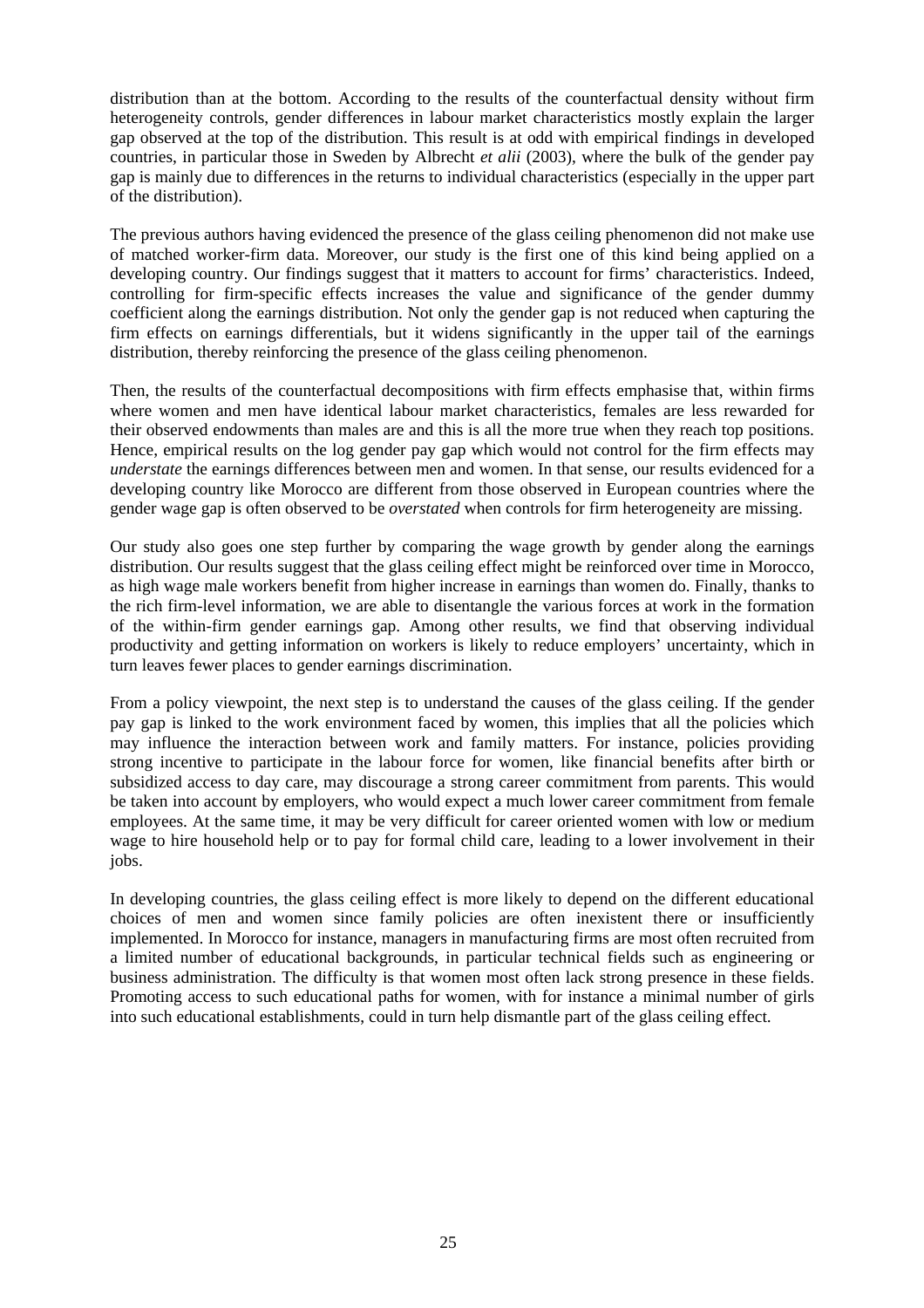#### **REFERENCES**

- Althabe G. (1978), « Strikes, Urban Mass Action and Political Change: Tananarive 1972 », in P.C.W. Gutkind, R. Cohen and J. Copans (eds.), *African Labor History*, Sage Publications, London, pp. 205-243.
- Abowd J.M., Kramarz F. (1999), "The analysis of labor markets using matched employer-employee data", in Ashenfelter O. and Card D. (eds), *Handbook of Labor Economics*, vol. 3B, Elsevier, North-Holland, pp. 2629-2710.
- Agenor P.-R., El Aynaoui K. (2003), "Labor market policies and unemployment in Morocco", *World Bank Policy Research Working Paper* 3091, Washington: The World Bank.
- Albrecht J., Björklund A., Vroman S. (2003), "Is there a glass ceiling in Sweden?", *Journal of Labor Economics*, vol. 21, pp. 145-177.
- Albrecht J., van Vuuren A., Vroman S. (2006), "Counterfactual distributions with sample selection adjustments: Econometric theory and an application to the Netherlands", *mimeo*, University of Georgetown.
- Altonji J.G., Blank R.M. (1999), "Race and gender in the labor market", in Ashenfelter O.C. and Card D. (eds), *Handbook of Labor Economics*, vol. 3C, Elsevier, chapter 48, pp. 3143-3258.
- Arrow K.J. (1973), "The theory of discrimination", in Ashenfelter O.C. and Rees A. (eds), *Discrimination in Labour Markets*, Princeton Uni. Press, Princeton, NJ, pp. 3-33.
- Arulampalam W., Booth A.L., Bryan M.L. (2004), "Is there a glass ceiling over Europe? Exploring the gender pay gap across the wages distribution", IZA Discussion Paper, n° 1373.
- Appleton S., Hoddinott J., Krishnan P. (1999), "The gender wage gap in three African countries", *Economic Development and Cultural Change*, vol. 47, n°2, pp. 289-312.
- Benhayoun G., Bazen S., Lazzeri Y., Moustier E., Guillaumet P. (2001), "Le salaire minimum au Maroc", unpublished, Ministère de l'Emploi, de la Formation Professionnelle, du Développement Social et de la Solidarité, July.
- Bonjour D., Gerfin M. (2001), "The unequal distribution of unequal pay. An empirical analysis of the gender wage gap in Switzerland", *Empirical Economics*, vol. 26, pp. 407-427.
- Buchinsky M. (1998), "Recent advances in quantile regression models: A practical guideline for empirical research", *The Journal of Human Resources*, vol. 33, n°1, pp. 88-126.
- Clerides S.K., Lach S., Tybout J.R. (1998), "Is learning by exporting important? Micro-dynamic evidence from Columbia, Mexico, and Morocco", *The Quarterly Journal of Economics*, 113(3), pp. 903-947.
- Cling J.-P., Razafindrakoto M., Roubaud F. (2003), *New International Poverty Reduction Strategies*, London/New York: Routledge.
- Datta Gupta N., Oaxaca R.L., Smith N. (2006), "Swimming upstream, floating downstream: Comparing women's relative wage positions in the US and Denmark", *Industrial and Labor Relations Review*, vol. 59, n° 2, pp. 243-266.
- De la Rica S., Dolado J.J., Llorens S. (2005), "Ceiling and floors: Gender wage gaps by education in Spain", IZA Discussion Paper, n° 1483.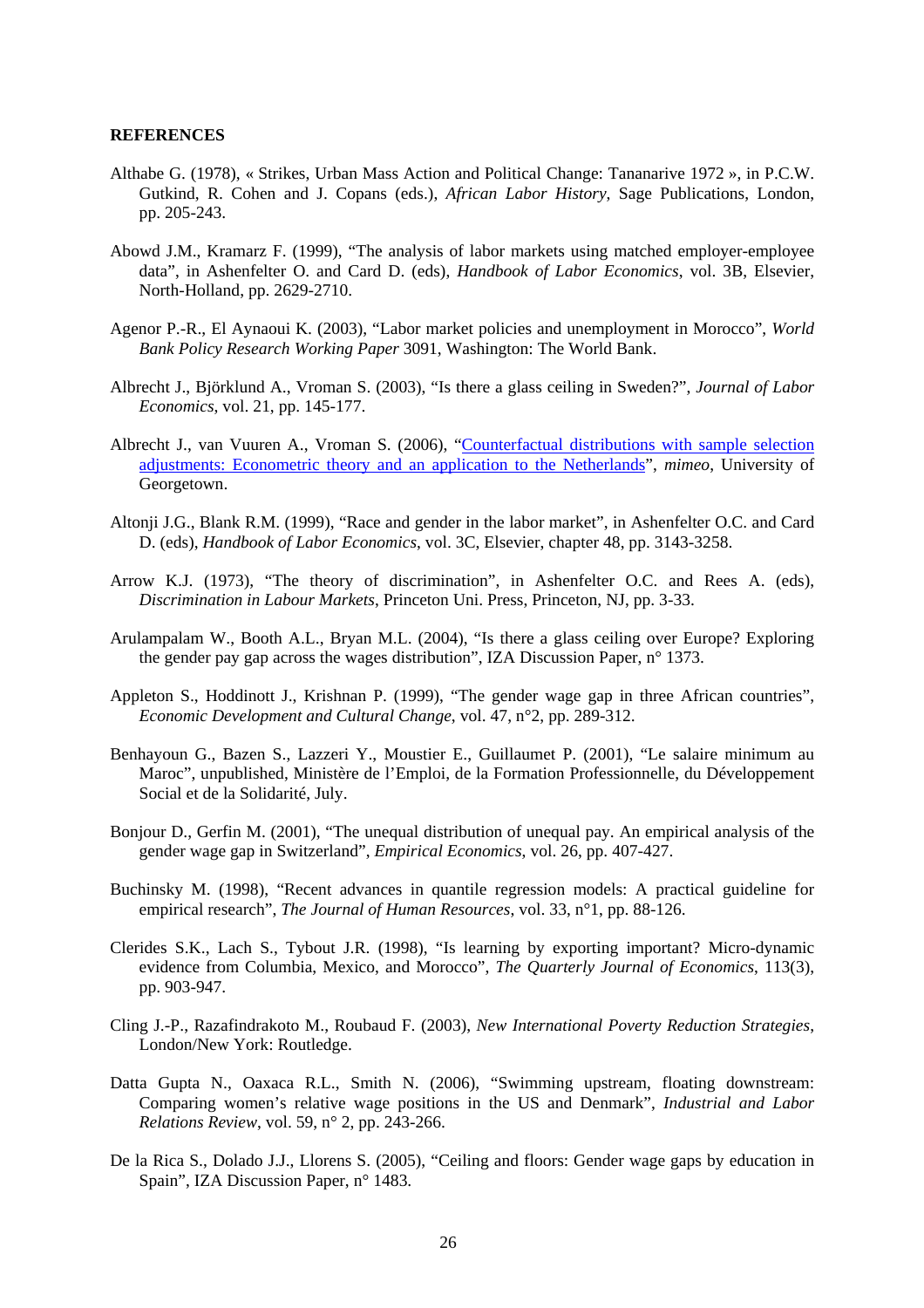- Del Rio C., Gradin C., Canto O. (2005), "The measurement of gender wage discrimination: The distributional approach revisited', Mimeographed, Universidad de Vigo.
- Fitzenberger B., Wunderlich G. (2002), "Gender wage differences in West Germany: A cohort analysis", *German Economic Review*, vol. 3, pp. 379-414.
- Fafchamps M., Söderbom M., Benhassine N. (2006), "Job sorting in African labor markets", Mimeographed, University of Oxford, January.
- Gardeazabal J., Ugidos A. (2005), "Gender wage discrimination at quantiles", *Journal of Population Economics*, vol. 18, pp. 165-179.
- Hellerstein J., Neumark D., Troske K. (2002), "Market forces and sex discrimination", *Journal of Human Resources*, vol. 37(2), pp. 353-380.
- Koenker R., Bassett G. (1978), "Regression quantiles", *Econometrica*, vol. 46, pp. 33-50.
- Kuepie M., Nordman C., Roubaud F. (2006), "Education and labour market outcomes in Sub-Saharan West Africa", *DIAL Working Paper*, DT/2006/16, DIAL, Paris.
- Jellal M., Nordman C., Wolff F.C. (2007), "Evidence on the glass ceiling in France using matched worker-firm data", *Applied Economics*, forthcoming.
- Lane J., Hakim G., Miranda J. (1999), "Labor market analysis and public policy: the case of Morocco", *The World Bank Economic Review*, vol. 13(3), pp. 561-578.
- Machado J.A., Mata J. (2001), "Earning functions in Portugal 1982-1984: Evidence from quantile regressions", *Empirical Economics*, vol. 26, pp. 115-134.
- Machado J.A., Mata J. (2005), "Counterfactual decomposition of changes in wage distributions using quantile regression", *Journal of Applied Econometrics*, vol. 20(4), pp. 445-465.
- Maddala G.S. (1977), *Econometrics*, New York: McGraw-Hill.
- Mairesse J., Greenan N. (1999), "Using employee level data in a firm level econometric Study", NBER Working Paper, #7028.
- Manning A., Swaffield J. (2005), "The gender gap in early-career wage growth", Centre for Economic Performance (CEP) Discussion Paper, n°70, London.
- Meng X., (2004), "Gender earnings gap: the role of firm specific effects", *Labour Economics*, vol. 11, pp. 555-573.
- Meng X., Meurs D. (2004), "The gender earnings gap: Effects of institutions and firms. A comparative study of French and Australian private firms", *Oxford Economic Papers*, vol. 56, pp. 189-208.
- Montenegro C. (2001), "Wage distribution in Chile: Does gender matter? A quantile regression approach", *World Bank Policy Research Working Paper* 20, Washington: The World Bank.
- Muller C., Nordman C. (2004), "Which human capital matters for rich and poor's wages? Evidence from matched worker-firm data from Tunisia", *DIAL Working Paper*, DT/2004/09, DIAL, Paris. *CREDIT Research Paper*, 04/08, University of Nottingham.
- Mwabu G., Schultz T. P. (1996), "Education returns across quantiles of the wage function", *American Economic Review*, vol. 86, pp. 335-39.